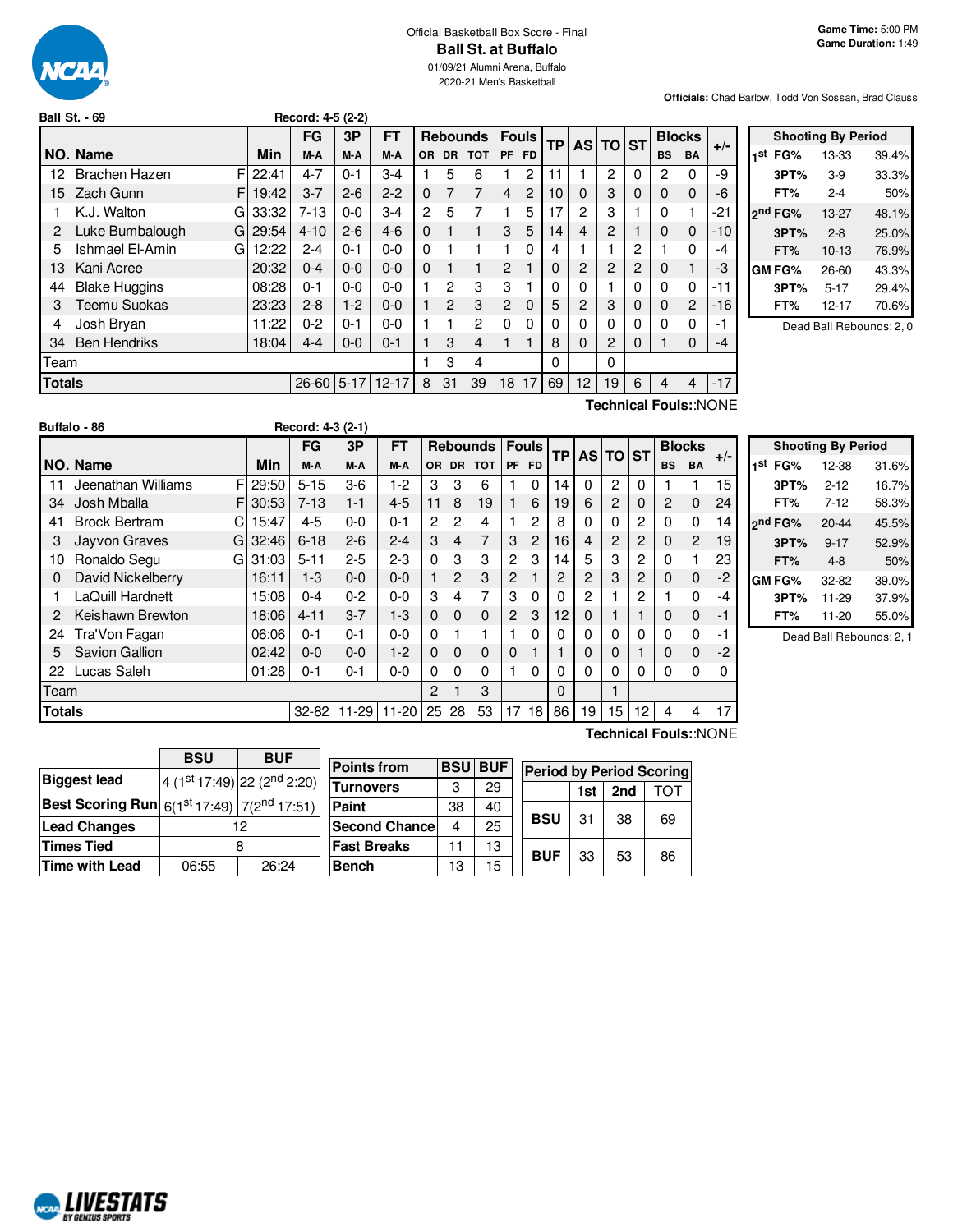

01/09/21 Alumni Arena, Buffalo 2020-21 Men's Basketball

**Officials:** Chad Barlow, Todd Von Sossan, Brad Clauss

#### **Period 1**

| <b>Quarter Starters:</b>       |                                                                            |                |         |               |                                                    |                                                               |
|--------------------------------|----------------------------------------------------------------------------|----------------|---------|---------------|----------------------------------------------------|---------------------------------------------------------------|
| <b>BUF</b>                     | 3 Graves J                                                                 | 10 Segu R      |         | 11 Williams J | 34 Mballa J                                        | 41 Bertram B                                                  |
| <b>BSU</b>                     | 1 Walton K                                                                 | 2 Bumbalough L |         | 5 El-Amin I   | 12 Hazen B                                         | 15 Gunn Z                                                     |
| <b>Game Time</b>               | <b>BUF</b>                                                                 |                | Score   | Diff          |                                                    | <b>BSU</b>                                                    |
| 20:00                          | 41 BERTRAM B jumpball lost                                                 |                |         |               | 12 HAZEN B jumpball won                            |                                                               |
| 19:40                          |                                                                            |                |         |               | 12 HAZEN B turnover lost ball (1)                  |                                                               |
| 19:25                          | 34 MBALLA J foul drawn (1)                                                 |                |         |               | 2 BUMBALOUGH L foul shooting (1 - 1)               |                                                               |
| 19:25                          | 34 MBALLA J free throw 1 - 2 made (1)                                      |                | $1 - 0$ | $\mathbf{1}$  |                                                    |                                                               |
| 19:25                          | 34 MBALLA J free throw 2 - 2 made (2)                                      |                | $2 - 0$ | $\mathbf{2}$  |                                                    |                                                               |
| 19:08                          |                                                                            |                |         |               | 15 GUNN Z 3pt FG, jump shot missed                 |                                                               |
| 19:06                          | 11 WILLIAMS J defensive rebound (1)                                        |                |         |               |                                                    |                                                               |
| 18:54                          | 34 MBALLA J turnover travel (1)                                            |                |         |               |                                                    |                                                               |
| 18:48                          |                                                                            |                |         |               | 15 GUNN Z 3pt FG from turnover, jump shot missed   |                                                               |
| 18:45                          | 41 BERTRAM B defensive rebound (1)                                         |                |         |               |                                                    |                                                               |
| 18:40                          | 11 WILLIAMS J turnover lost ball (1)                                       |                |         |               | 5 EL-AMIN I steal (1)                              |                                                               |
| 18:28                          |                                                                            |                | $2 - 2$ | 0             |                                                    | 1 WALTON K 2pt FG from turnover in the paint, layup made (2)  |
| 18:21                          | 11 WILLIAMS J 3pt FG, jump shot missed                                     |                |         |               |                                                    |                                                               |
| 18:19                          |                                                                            |                |         |               | 1 WALTON K defensive rebound (1)                   |                                                               |
| 18:14                          |                                                                            |                | $2 - 4$ | $-2$          |                                                    | 1 WALTON K 2pt FG fast break in the paint, jump shot made (4) |
| 17:58                          | 3 GRAVES J 2pt FG in the paint, jump shot blocked                          |                |         |               |                                                    |                                                               |
| 17:58                          |                                                                            |                |         |               | 5 EL-AMIN I block (1)                              |                                                               |
| 17:54                          |                                                                            |                |         |               | 5 EL-AMIN I defensive rebound (1)                  |                                                               |
| 17:49                          |                                                                            |                | $2 - 6$ | $-4$          | 12 HAZEN B 2pt FG in the paint, layup made (2)     |                                                               |
| 17:49                          |                                                                            |                |         |               | 2 BUMBALOUGH L assist (1)                          |                                                               |
| 17:36                          | 10 SEGU R 2pt FG in the paint, driving layup made (2)                      |                | 4-6     | $-2$          |                                                    |                                                               |
| 17:22                          |                                                                            |                | 4-8     | $-4$          | 1 WALTON K 2pt FG in the paint, jump shot made (6) |                                                               |
| 17:04                          | 11 WILLIAMS J 2pt FG outside the paint, jump shot missed                   |                |         |               |                                                    |                                                               |
| 17:01                          | 34 MBALLA J offensive rebound (1)                                          |                |         |               |                                                    |                                                               |
| 17:00                          | 34 MBALLA J 2pt FG second chance in the paint, layup made<br>(4)           |                | $6-8$   | $-2$          |                                                    |                                                               |
| 16:45                          | 3 GRAVES J steal (1)                                                       |                |         |               | 1 WALTON K turnover lost ball (1)                  |                                                               |
| 16:41                          | 3 GRAVES J 2pt FG fast break from turnover in the paint, dunk,<br>made (2) |                | $8 - 8$ | 0             |                                                    |                                                               |
| 16:10                          |                                                                            |                |         |               | 12 HAZEN B 2pt FG in the paint, layup missed       |                                                               |
| 16:08                          | 34 MBALLA J defensive rebound (2)                                          |                |         |               |                                                    |                                                               |
| 16:03                          | 34 MBALLA J foul drawn (2)                                                 |                |         |               | 15 GUNN Z foul shooting (1 - 2)                    |                                                               |
| 16:03                          | 34 MBALLA J free throw fast break 1 - 2 made (5)                           |                | $9 - 8$ | $\mathbf{1}$  |                                                    |                                                               |
| 16:03                          | 3 GRAVES J substitution out                                                |                |         |               |                                                    |                                                               |
| 16:03                          | 41 BERTRAM B substitution out                                              |                |         |               |                                                    |                                                               |
| 16:03                          | 0 NICKELBERRY D substitution in                                            |                |         |               |                                                    |                                                               |
| 16:03                          | 1 HARDNETT L substitution in                                               |                |         |               |                                                    |                                                               |
| 16:03                          |                                                                            |                |         |               | 12 HAZEN B substitution out                        |                                                               |
| 16:03                          |                                                                            |                |         |               | 15 GUNN Z substitution out                         |                                                               |
| 16:03                          |                                                                            |                |         |               | 13 ACREE K substitution in                         |                                                               |
| 16:03                          |                                                                            |                |         |               | 44 HUGGINS B substitution in                       |                                                               |
| 16:03                          | 34 MBALLA J free throw fast break 2 - 2 missed                             |                |         |               |                                                    |                                                               |
| 16:01                          |                                                                            |                |         |               | 1 WALTON K defensive rebound (2)                   |                                                               |
| 15:47                          |                                                                            |                |         |               | 2 BUMBALOUGH L turnover bad pass (1)               |                                                               |
| <i><b>BY GENIUS SPORT:</b></i> |                                                                            |                |         |               |                                                    |                                                               |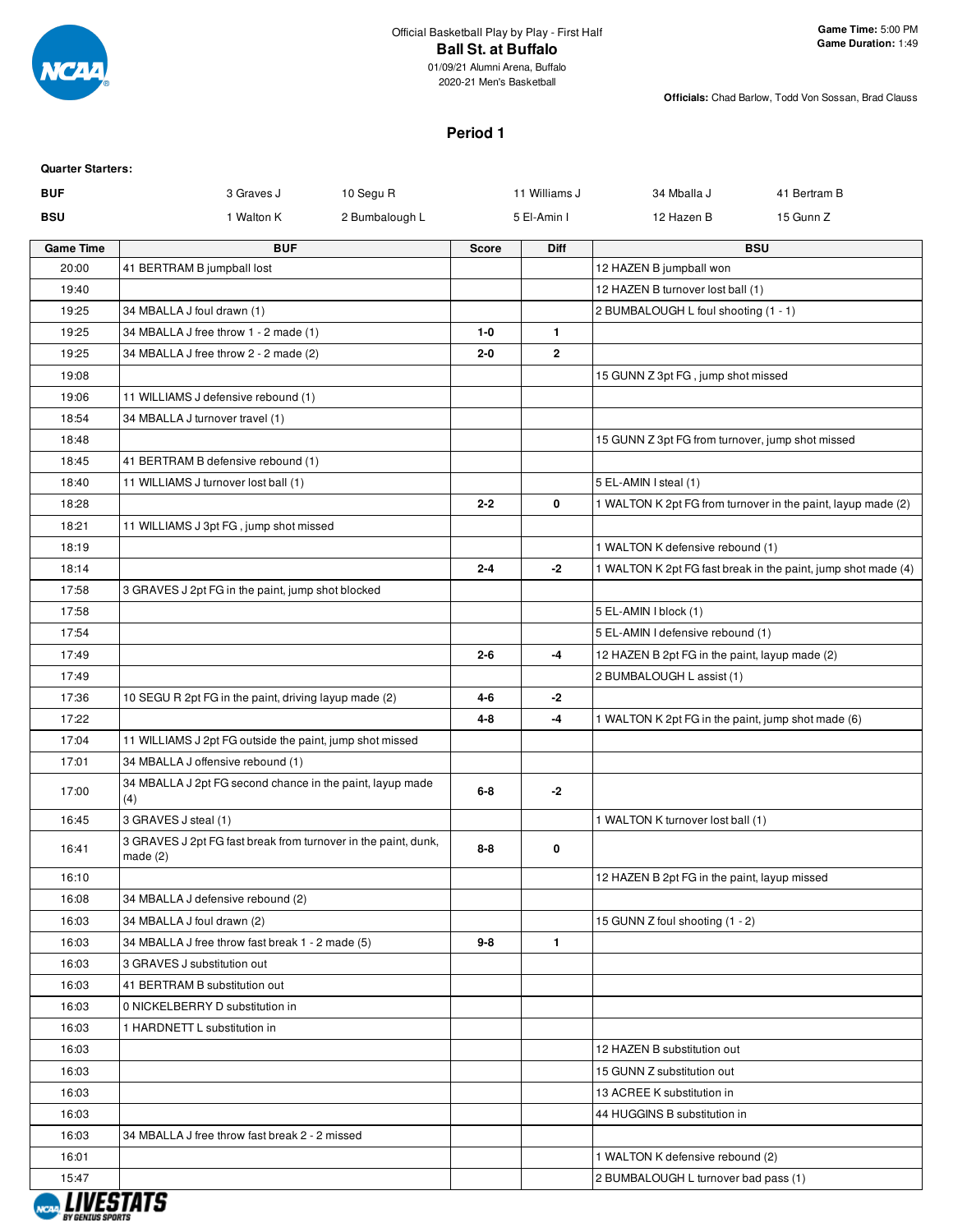

**Officials:** Chad Barlow, Todd Von Sossan, Brad Clauss

| <b>Game Time</b> | <b>BUF</b>                                                                | <b>Score</b>  | Diff           | <b>BSU</b>                                            |
|------------------|---------------------------------------------------------------------------|---------------|----------------|-------------------------------------------------------|
| 15:47            |                                                                           | Timeout media |                |                                                       |
| 15:47            |                                                                           |               |                | 5 EL-AMIN I substitution out                          |
| 15:47            |                                                                           |               |                | 3 SUOKAS T substitution in                            |
| 15:31            | 1 HARDNETT L 3pt FG from turnover, jump shot missed                       |               |                |                                                       |
| 15:28            |                                                                           |               |                | 2 BUMBALOUGH L defensive rebound (1)                  |
| 15:24            |                                                                           | $9 - 11$      | -2             | 3 SUOKAS T 3pt FG fast break, jump shot made (3)      |
| 15:24            |                                                                           |               |                | 2 BUMBALOUGH L assist (2)                             |
| 15:01            | 0 NICKELBERRY D 2pt FG in the paint, jump shot missed                     |               |                |                                                       |
| 14:59            | 34 MBALLA J offensive rebound (3)                                         |               |                |                                                       |
| 14:59            | 34 MBALLA J foul drawn (3)                                                |               |                | 44 HUGGINS B foul personal (1 - 3)                    |
| 14:56            | 34 MBALLA J 2pt FG second chance in the paint, layup made<br>(7)          | $11 - 11$     | 0              |                                                       |
| 14:56            | 10 SEGU R assist (1)                                                      |               |                |                                                       |
| 14:35            |                                                                           |               |                | 13 ACREE K 2pt FG outside the paint, jump shot missed |
| 14:32            | 1 HARDNETT L defensive rebound (1)                                        |               |                |                                                       |
| 14:25            | 0 NICKELBERRY D foul drawn (1)                                            |               |                | 2 BUMBALOUGH L foul personal (2 - 4)                  |
| 14:25            | 10 SEGU R substitution out                                                |               |                |                                                       |
| 14:25            | 34 MBALLA J substitution out                                              |               |                |                                                       |
| 14:25            | 2 BREWTON K substitution in                                               |               |                |                                                       |
| 14:25            | 24 FAGAN T substitution in                                                |               |                |                                                       |
| 14:25            |                                                                           |               |                | 2 BUMBALOUGH L substitution out                       |
| 14:25            |                                                                           |               |                | 5 EL-AMIN I substitution in                           |
| 14:19            | 11 WILLIAMS J 2pt FG outside the paint, jump shot missed                  |               |                |                                                       |
| 14:18            |                                                                           |               |                | 44 HUGGINS B defensive rebound (1)                    |
| 14:18            | 1 HARDNETT L foul personal (1 - 1)                                        |               |                | 44 HUGGINS B foul drawn (1)                           |
| 14:06            |                                                                           |               |                | 5 EL-AMIN I 3pt FG, jump shot missed                  |
| 14:04            | 11 WILLIAMS J defensive rebound (2)                                       |               |                |                                                       |
| 13:57            | 24 FAGAN T 3pt FG, jump shot missed                                       |               |                |                                                       |
| 13:55            | offensive rebound (8)                                                     |               |                |                                                       |
| 13:40            | 0 NICKELBERRY D turnover bad pass (1)                                     |               |                | 5 EL-AMIN I steal (2)                                 |
| 13:35            |                                                                           |               |                | 5 EL-AMIN I turnover travel (1)                       |
| 13:35            | 11 WILLIAMS J substitution out                                            |               |                |                                                       |
| 13:35            | 3 GRAVES J substitution in                                                |               |                |                                                       |
| 13:18            | 2 BREWTON K 2pt FG from turnover outside the paint, jump<br>shot made (2) | $13 - 11$     | $\overline{2}$ |                                                       |
| 12:56            | 0 NICKELBERRY D foul personal (1 - 2)                                     |               |                | 1 WALTON K foul drawn (1)                             |
| 12:56            |                                                                           |               |                | 1 WALTON K substitution out                           |
| 12:56            |                                                                           |               |                | 5 EL-AMIN I substitution out                          |
| 12:56            |                                                                           |               |                | 2 BUMBALOUGH L substitution in                        |
| 12:56            |                                                                           |               |                | 4 BRYAN J substitution in                             |
| 12:51            | 1 HARDNETT L steal (1)                                                    |               |                | 13 ACREE K turnover bad pass (1)                      |
| 12:46            | 2 BREWTON K foul drawn (1)                                                |               |                | 13 ACREE K foul shooting (1 - 5)                      |
| 12:46            | 2 BREWTON K free throw fast break 1 - 2 made (3)                          | 14-11         | 3              |                                                       |
| 12:45            | 2 BREWTON K free throw fast break 2 - 2 missed                            |               |                |                                                       |
| 12:45            |                                                                           |               |                | defensive rebound (6)                                 |
| 12:45            |                                                                           |               |                | 44 HUGGINS B substitution out                         |
| 12:45            |                                                                           |               |                | 12 HAZEN B substitution in                            |
| 12:34            |                                                                           | $14 - 14$     | $\mathbf 0$    | 2 BUMBALOUGH L 3pt FG, jump shot made (3)             |
| 12:20            | 3 GRAVES J 2pt FG in the paint, jump shot missed                          |               |                |                                                       |
| 12:17            | 1 HARDNETT L offensive rebound (2)                                        |               |                |                                                       |

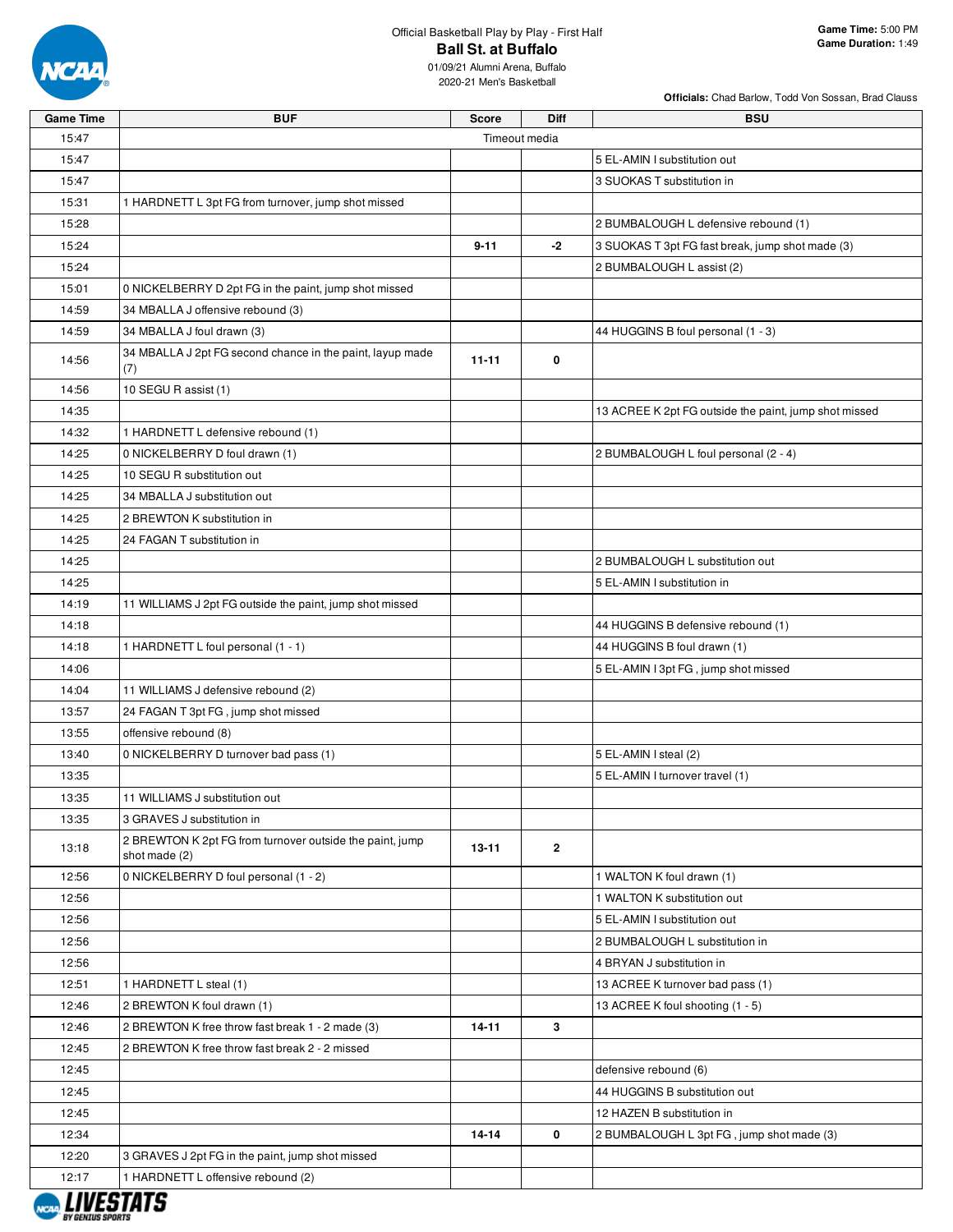

**Officials:** Chad Barlow, Todd Von Sossan, Brad Clauss

| <b>Game Time</b> | <b>BUF</b>                                                        | <b>Score</b>  | <b>Diff</b>  | <b>BSU</b>                                                 |
|------------------|-------------------------------------------------------------------|---------------|--------------|------------------------------------------------------------|
| 12:15            | 2 BREWTON K 3pt FG second chance, jump shot missed                |               |              |                                                            |
| 12:13            | offensive rebound (10)                                            |               |              |                                                            |
| 12:09            | 3 GRAVES J 3pt FG second chance, jump shot missed                 |               |              |                                                            |
| 12:07            |                                                                   |               |              | 4 BRYAN J defensive rebound (1)                            |
| 11:56            | 1 HARDNETT L foul shooting (2 - 3)                                |               |              | 12 HAZEN B foul drawn (1)                                  |
| 11:56            |                                                                   | Timeout media |              |                                                            |
| 11:56            | 1 HARDNETT L substitution out                                     |               |              |                                                            |
| 11:56            | 34 MBALLA J substitution in                                       |               |              |                                                            |
| 11:56            |                                                                   |               |              | 13 ACREE K substitution out                                |
| 11:56            |                                                                   |               |              | 15 GUNN Z substitution in                                  |
| 11:56            |                                                                   |               |              | 12 HAZEN B free throw 1 - 2 missed                         |
| 11:56            |                                                                   |               |              | offensive dead ball rebound (1)                            |
| 11:56            |                                                                   |               |              | 2 BUMBALOUGH L substitution out                            |
| 11:56            |                                                                   |               |              | 5 EL-AMIN I substitution in                                |
| 11:56            |                                                                   | 14-15         | -1           | 12 HAZEN B free throw 2 - 2 made (3)                       |
| 11:43            | 34 MBALLA J 2pt FG in the paint, layup made (9)                   | $16 - 15$     | $\mathbf{1}$ |                                                            |
| 11:43            | 3 GRAVES J assist (1)                                             |               |              |                                                            |
| 11:23            |                                                                   |               |              | 3 SUOKAS T 2pt FG in the paint, layup missed               |
| 11:21            | 34 MBALLA J defensive rebound (4)                                 |               |              |                                                            |
| 11:17            | 3 GRAVES J 2pt FG in the paint, layup missed                      |               |              |                                                            |
| 11:16            |                                                                   |               |              | 15 GUNN Z defensive rebound (1)                            |
| 11:16            | 24 FAGAN T foul personal (1 - 4)                                  |               |              | 15 GUNN Z foul drawn (1)                                   |
| 11:01            | 2 BREWTON K foul drawn (2)                                        |               |              | 15 GUNN Z foul offensive (2 - 6)                           |
| 11:01            |                                                                   |               |              | 15 GUNN Z turnover offensive (1)                           |
| 11:01            | 0 NICKELBERRY D substitution out                                  |               |              |                                                            |
| 11:01            | 24 FAGAN T substitution out                                       |               |              |                                                            |
| 11:01            | 10 SEGU R substitution in                                         |               |              |                                                            |
| 11:01            | 11 WILLIAMS J substitution in                                     |               |              |                                                            |
| 11:01            |                                                                   |               |              | 4 BRYAN J substitution out                                 |
| 11:01            |                                                                   |               |              | 1 WALTON K substitution in                                 |
| 10:52            | 2 BREWTON K turnover travel (1)                                   |               |              |                                                            |
| 10:23            |                                                                   |               |              | 1 WALTON K 2pt FG from turnover in the paint, layup missed |
| 10:21            | 3 GRAVES J defensive rebound (1)                                  |               |              |                                                            |
| 10:13            | 11 WILLIAMS J 2pt FG in the paint, jump shot missed               |               |              |                                                            |
| 10:10            |                                                                   |               |              | 12 HAZEN B defensive rebound (1)                           |
| 10:01            |                                                                   | 16-17         | $-1$         | 1 WALTON K 2pt FG in the paint, layup made (8)             |
|                  |                                                                   |               |              |                                                            |
| 10:01<br>09:38   | 10 SEGU R 3pt FG, jump shot missed                                |               |              | 12 HAZEN B assist (1)                                      |
|                  |                                                                   |               |              |                                                            |
| 09:37            |                                                                   |               |              | defensive rebound (10)                                     |
| 09:37            |                                                                   |               |              | 3 SUOKAS T substitution out                                |
| 09:37            |                                                                   |               |              | 15 GUNN Z substitution out                                 |
| 09:37            |                                                                   |               |              | 2 BUMBALOUGH L substitution in                             |
| 09:37            |                                                                   |               |              | 13 ACREE K substitution in                                 |
| 09:21            |                                                                   | 16-19         | -3           | 12 HAZEN B 2pt FG in the paint, layup made (5)             |
| 09:21            |                                                                   |               |              | 5 EL-AMIN I assist (1)                                     |
| 09:11            | 3 GRAVES J 2pt FG in the paint, layup missed                      |               |              |                                                            |
| 09:07            | 34 MBALLA J offensive rebound (5)                                 |               |              |                                                            |
| 09:07            | 34 MBALLA J 2pt FG second chance in the paint, dunk, made<br>(11) | 18-19         | -1           |                                                            |

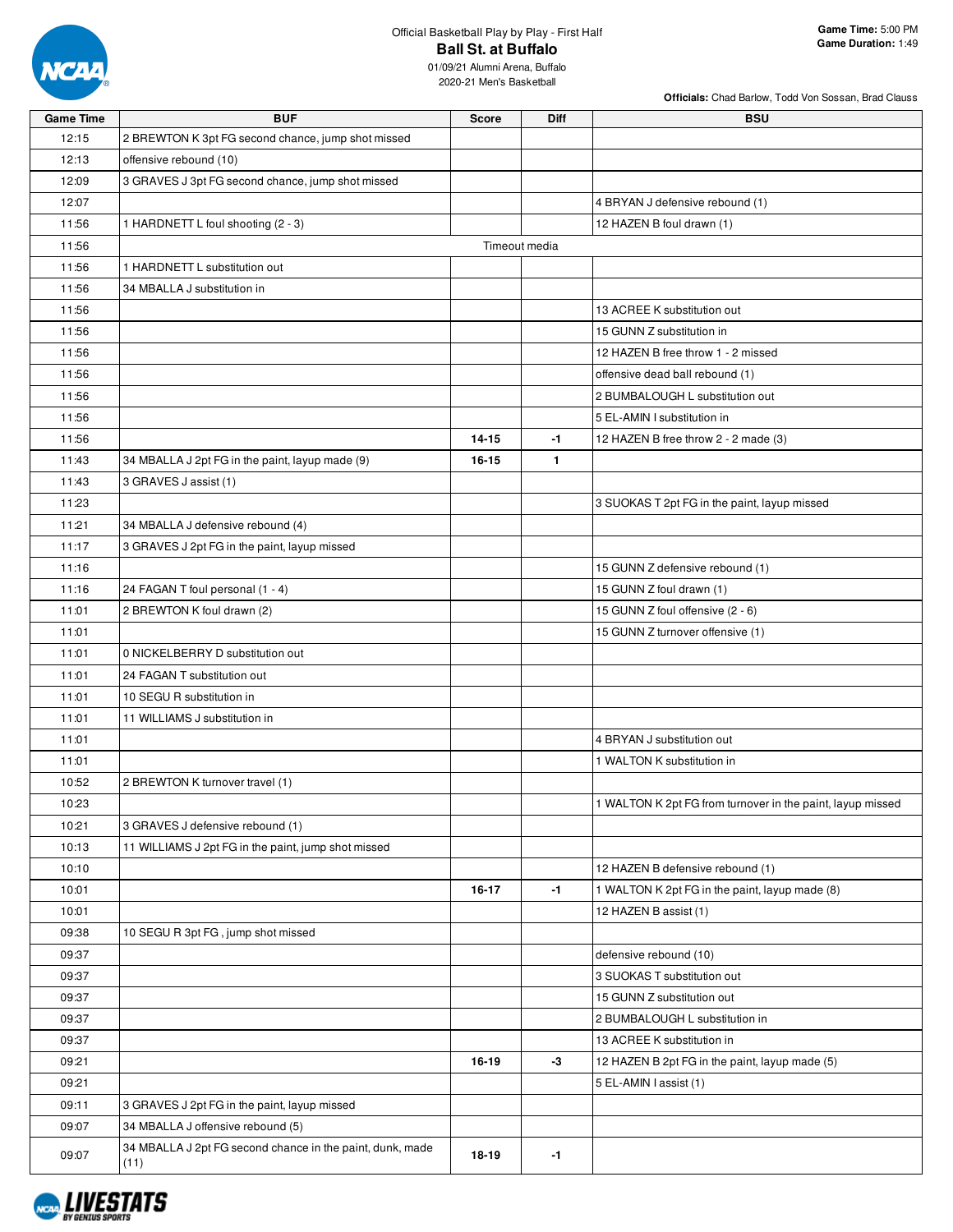

| <b>Game Time</b> | <b>BUF</b>                                                         | <b>Score</b> | Diff           | <b>BSU</b>                                                         |
|------------------|--------------------------------------------------------------------|--------------|----------------|--------------------------------------------------------------------|
| 09:05            |                                                                    |              |                | 5 EL-AMIN I substitution out                                       |
| 09:05            |                                                                    |              |                | 3 SUOKAS T substitution in                                         |
| 08:44            |                                                                    |              |                | 13 ACREE K 2pt FG in the paint, layup blocked                      |
| 08:44            | 34 MBALLA J block (1)                                              |              |                |                                                                    |
| 08:41            |                                                                    |              |                | 1 WALTON K offensive rebound (3)                                   |
| 08:40            |                                                                    |              |                | 1 WALTON K 2pt FG second chance in the paint, layup missed         |
| 08:37            |                                                                    |              |                | 3 SUOKAS T offensive rebound (1)                                   |
| 08:31            | 2 BREWTON K foul personal (1 - 5)                                  |              |                | 2 BUMBALOUGH L foul drawn (1)                                      |
| 08:15            |                                                                    |              |                | 3 SUOKAS T 2pt FG second chance in the paint, jump shot<br>blocked |
| 08:15            | 34 MBALLA J block (2)                                              |              |                |                                                                    |
| 08:15            |                                                                    |              |                | offensive rebound (13)                                             |
| 08:15            |                                                                    |              |                | 13 ACREE K substitution out                                        |
| 08:15            |                                                                    |              |                | 15 GUNN Z substitution in                                          |
| 08:14            |                                                                    |              |                | 2 BUMBALOUGH L 3pt FG second chance, jump shot missed              |
| 08:10            | defensive rebound (14)                                             |              |                |                                                                    |
| 07:57            | 11 WILLIAMS J 3pt FG, jump shot made (3)                           | $21 - 19$    | $\overline{2}$ |                                                                    |
| 07:57            | 3 GRAVES J assist (2)                                              |              |                |                                                                    |
| 07:45            |                                                                    | $21 - 21$    | 0              | 3 SUOKAS T 2pt FG in the paint, layup made (5)                     |
| 07:34            |                                                                    |              |                |                                                                    |
|                  | 2 BREWTON K 2pt FG outside the paint, jump shot missed             |              |                |                                                                    |
| 07:31            |                                                                    |              |                | 1 WALTON K defensive rebound (4)                                   |
| 07:28            |                                                                    |              |                | 1 WALTON K 2pt FG in the paint, layup blocked                      |
| 07:28            | 11 WILLIAMS J block (1)                                            |              |                |                                                                    |
| 07:24            | 3 GRAVES J defensive rebound (2)                                   |              |                |                                                                    |
| 07:21            | 10 SEGU R 3pt FG, jump shot missed                                 |              |                |                                                                    |
| 07:16            | 34 MBALLA J offensive rebound (6)                                  |              |                |                                                                    |
| 07:16            | 34 MBALLA J 2pt FG second chance in the paint, dunk, made<br>(13)  | 23-21        | $\mathbf{2}$   |                                                                    |
| 07:00            |                                                                    | 23-24        | -1             | 2 BUMBALOUGH L 3pt FG, jump shot made (6)                          |
| 06:36            | 10 SEGU R 2pt FG outside the paint, jump shot missed               |              |                |                                                                    |
| 06:34            |                                                                    |              |                | 12 HAZEN B defensive rebound (2)                                   |
| 06:27            |                                                                    |              |                | 1 WALTON K 2pt FG outside the paint, jump shot missed              |
| 06:25            | 34 MBALLA J defensive rebound (7)                                  |              |                |                                                                    |
| 06:20            | 3 GRAVES J 3pt FG, jump shot missed                                |              |                |                                                                    |
| 06:18            | 34 MBALLA J offensive rebound (8)                                  |              |                |                                                                    |
| 06:16            | 34 MBALLA J 2pt FG second chance in the paint, jump shot<br>missed |              |                |                                                                    |
| 06:14            |                                                                    |              |                | 15 GUNN Z defensive rebound (2)                                    |
| 05:59            |                                                                    |              |                | 12 HAZEN B 2pt FG in the paint, jump shot missed                   |
| 05:57            | 11 WILLIAMS J defensive rebound (3)                                |              |                |                                                                    |
| 05:51            | 2 BREWTON K 3pt FG, jump shot missed                               |              |                |                                                                    |
| 05:47            |                                                                    |              |                | 3 SUOKAS T defensive rebound (2)                                   |
| 05:46            |                                                                    |              |                | Timeout 30 Sec                                                     |
| 05:46            |                                                                    |              | Timeout media  |                                                                    |
| 05:46            | 2 BREWTON K substitution out                                       |              |                |                                                                    |
| 05:46            | 34 MBALLA J substitution out                                       |              |                |                                                                    |
| 05:46            | 0 NICKELBERRY D substitution in                                    |              |                |                                                                    |
| 05:46            | 1 HARDNETT L substitution in                                       |              |                |                                                                    |
|                  |                                                                    |              |                |                                                                    |
| 05:46            |                                                                    |              |                | 1 WALTON K substitution out                                        |
| 05:46            |                                                                    |              |                | 12 HAZEN B substitution out                                        |

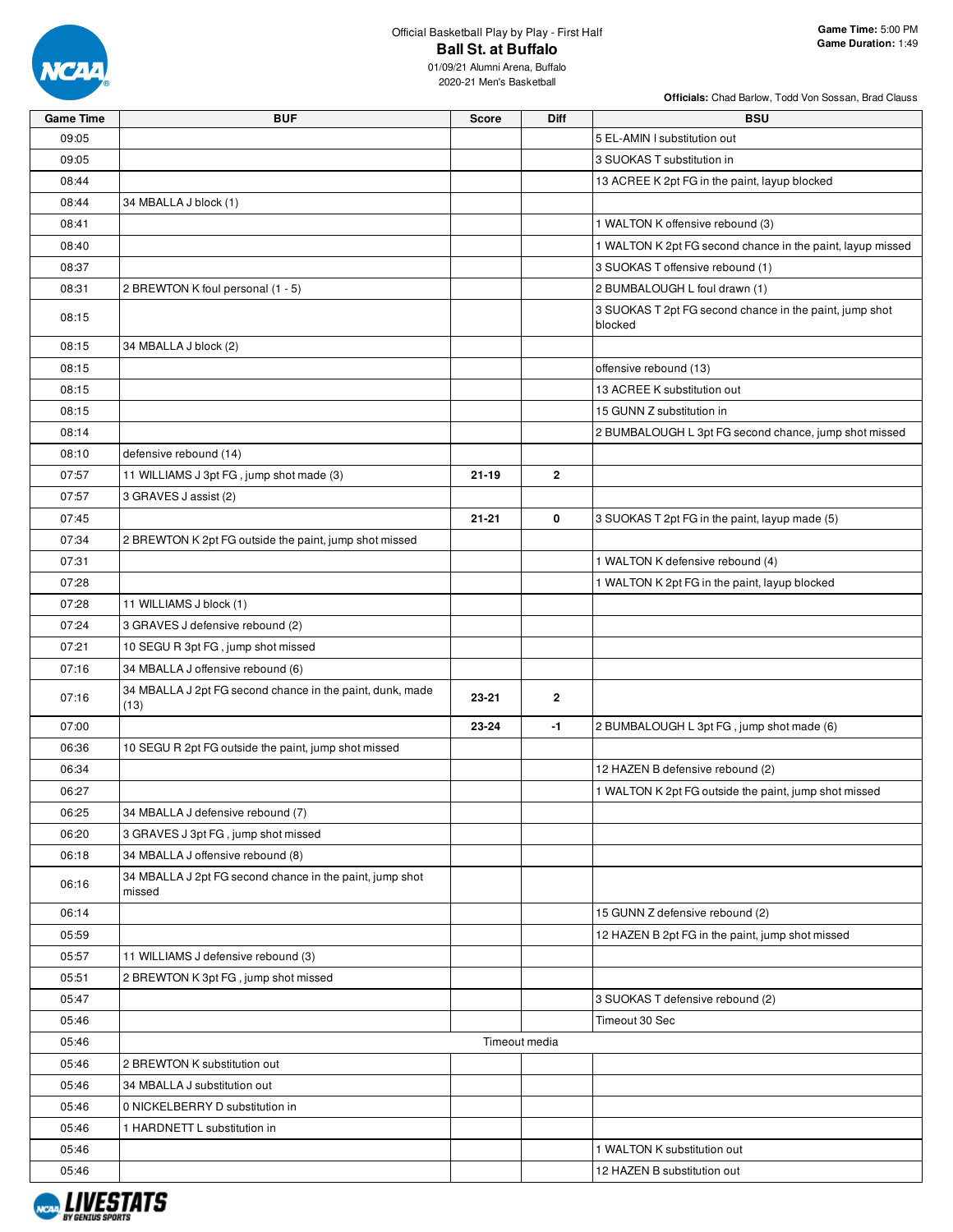

**Officials:** Chad Barlow, Todd Von Sossan, Brad Clauss

| <b>Game Time</b> | <b>BUF</b>                                             | <b>Score</b> | Diff          | <b>BSU</b>                                                   |
|------------------|--------------------------------------------------------|--------------|---------------|--------------------------------------------------------------|
| 05:46            |                                                        |              |               | 15 GUNN Z substitution out                                   |
| 05:46            |                                                        |              |               | 4 BRYAN J substitution in                                    |
| 05:46            |                                                        |              |               | 13 ACREE K substitution in                                   |
| 05:46            |                                                        |              |               | 34 HENDRIKS B substitution in                                |
| 05:33            |                                                        | 23-26        | -3            | 34 HENDRIKS B 2pt FG in the paint, layup made (2)            |
| 05:33            |                                                        |              |               | 3 SUOKAS T assist (1)                                        |
| 05:14            | 10 SEGU R 2pt FG in the paint, jump shot blocked       |              |               |                                                              |
| 05:14            |                                                        |              |               | 34 HENDRIKS B block (1)                                      |
| 05:10            | 1 HARDNETT L offensive rebound (3)                     |              |               |                                                              |
| 05:08            | 11 WILLIAMS J 3pt FG second chance, jump shot made (6) | 26-26        | 0             |                                                              |
| 05:08            | 1 HARDNETT L assist (1)                                |              |               |                                                              |
| 04:51            |                                                        |              |               | 2 BUMBALOUGH L 3pt FG, jump shot missed                      |
| 04:47            | 10 SEGU R defensive rebound (1)                        |              |               |                                                              |
| 04:43            | 1 HARDNETT L 2pt FG in the paint, layup missed         |              |               |                                                              |
| 04:41            |                                                        |              |               | 13 ACREE K defensive rebound (1)                             |
| 04:39            |                                                        |              |               | 2 BUMBALOUGH L substitution out                              |
| 04:39            |                                                        |              |               | 1 WALTON K substitution in                                   |
| 04:26            |                                                        |              |               | 4 BRYAN J 2pt FG outside the paint, jump shot missed         |
| 04:23            | 1 HARDNETT L defensive rebound (4)                     |              |               |                                                              |
| 04:12            | 10 SEGU R turnover bad pass (1)                        |              |               |                                                              |
| 04:12            |                                                        |              |               | 4 BRYAN J substitution out                                   |
| 04:12            |                                                        |              |               | 5 EL-AMIN I substitution in                                  |
|                  |                                                        |              |               | 3 SUOKAS T 2pt FG from turnover outside the paint, jump shot |
| 03:56            |                                                        |              |               | blocked                                                      |
| 03:56            | 1 HARDNETT L block (1)                                 |              |               |                                                              |
| 03:53            | 0 NICKELBERRY D defensive rebound (1)                  |              |               |                                                              |
| 03:44            | 3 GRAVES J foul drawn (1)                              |              |               | 13 ACREE K foul shooting (2 - 7)                             |
| 03:44            |                                                        |              | Timeout media |                                                              |
| 03:44            | 3 GRAVES J free throw 1 - 2 made (3)                   | 27-26        | $\mathbf{1}$  |                                                              |
| 03:44            | 3 GRAVES J free throw 2 - 2 made (4)                   | 28-26        | $\mathbf{2}$  |                                                              |
| 03:24            |                                                        | 28-28        | 0             | 5 EL-AMIN I 2pt FG in the paint, jump shot made (2)          |
| 03:12            | 1 HARDNETT L foul offensive (3 - 6)                    |              |               | 13 ACREE K foul drawn (1)                                    |
| 03:12            | 1 HARDNETT L turnover offensive (1)                    |              |               |                                                              |
| 03:12            | 1 HARDNETT L substitution out                          |              |               |                                                              |
| 03:12            | 34 MBALLA J substitution in                            |              |               |                                                              |
| 03:04            | 10 SEGU R foul drawn (1)                               |              |               | 3 SUOKAS T foul offensive (1 - 8)                            |
| 03:04            |                                                        |              |               | 3 SUOKAS T turnover offensive (1)                            |
| 02:48            | 11 WILLIAMS J free throw 1 - 1 missed                  |              |               |                                                              |
| 02:48            | 11 WILLIAMS J free throw 1 - 1 made (7)                | 29-28        | $\mathbf{1}$  |                                                              |
| 02:48            |                                                        |              |               | 3 SUOKAS T substitution out                                  |
| 02:48            |                                                        |              |               | 2 BUMBALOUGH L substitution in                               |
| 02:25            |                                                        | 29-30        | $-1$          | 5 EL-AMIN I 2pt FG in the paint, jump shot made (4)          |
| 02:06            | 0 NICKELBERRY D turnover bad pass (2)                  |              |               | 1 WALTON K steal (1)                                         |
| 02:00            |                                                        |              |               | 13 ACREE K 2pt FG from turnover in the paint, layup missed   |
| 01:56            | 34 MBALLA J defensive rebound (9)                      |              |               |                                                              |
| 01:52            | 10 SEGU R turnover bad pass (2)                        |              |               | 2 BUMBALOUGH L steal (1)                                     |
| 01:51            | 10 SEGU R foul personal (1 - 7)                        |              |               | 2 BUMBALOUGH L foul drawn (2)                                |
| 01:51            | 10 SEGU R substitution out                             |              |               |                                                              |
| 01:51            | 2 BREWTON K substitution in                            |              |               |                                                              |

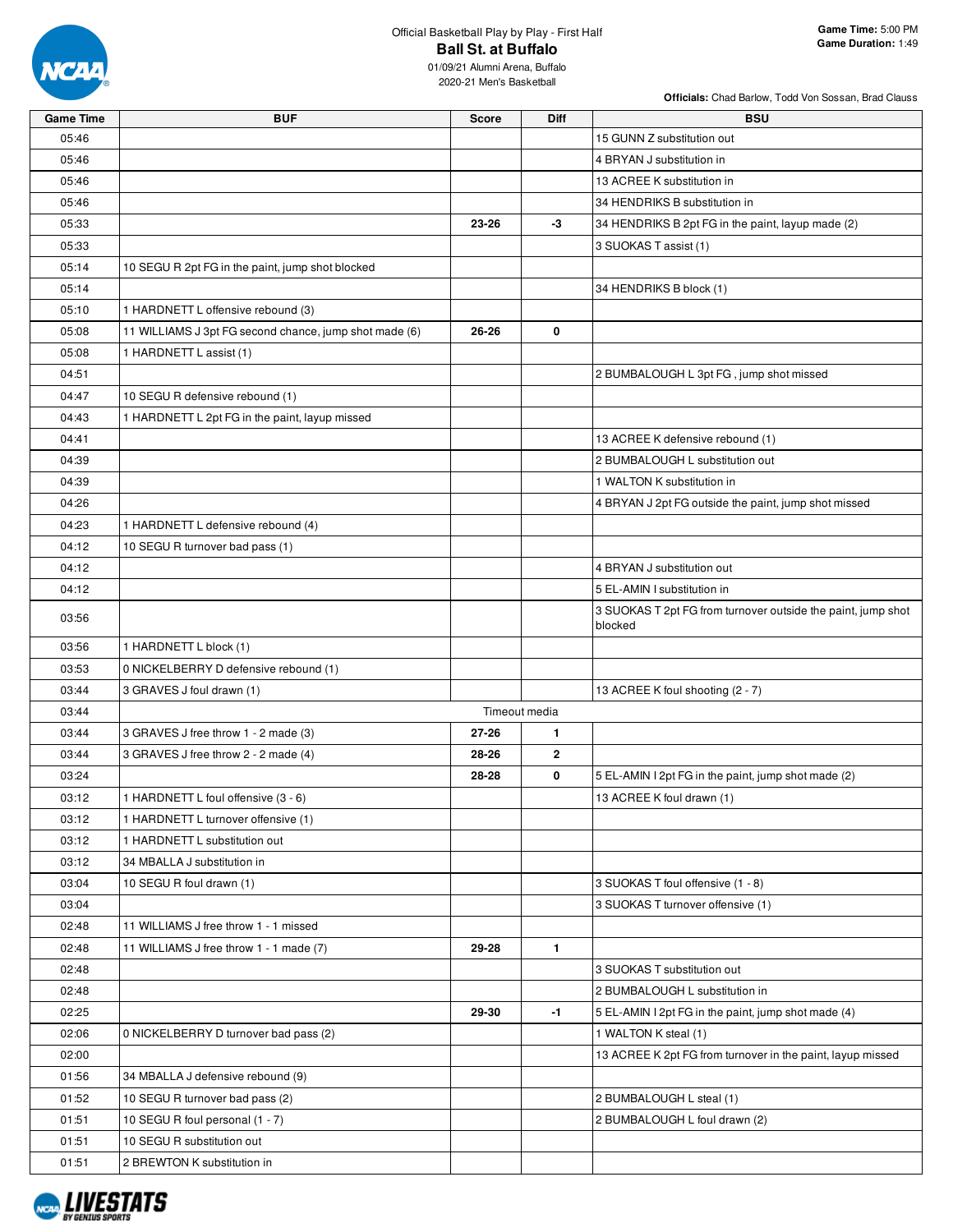

**Officials:** Chad Barlow, Todd Von Sossan, Brad Clauss

| <b>Game Time</b> | <b>BUF</b>                                                                           | Score                | Diff           | <b>BSU</b>                                        |
|------------------|--------------------------------------------------------------------------------------|----------------------|----------------|---------------------------------------------------|
| 01:51            |                                                                                      |                      |                | 13 ACREE K substitution out                       |
| 01:51            |                                                                                      |                      |                | 15 GUNN Z substitution in                         |
| 01:51            |                                                                                      | 29-31                | $-2$           | 2 BUMBALOUGH L 1&1 free throw 1 made (7)          |
| 01:50            |                                                                                      |                      |                | 2 BUMBALOUGH L 1&1 free throw 2 missed            |
| 01:49            | 34 MBALLA J defensive rebound (10)                                                   |                      |                |                                                   |
| 01:40            | 3 GRAVES J 2pt FG in the paint, dunk, made (6)                                       | $31 - 31$            | 0              |                                                   |
| 01:26            | 0 NICKELBERRY D steal (1)                                                            |                      |                | 34 HENDRIKS B turnover bad pass (1)               |
| 01:15            | 3 GRAVES J 3pt FG from turnover, jump shot missed                                    |                      |                |                                                   |
| 01:12            | 11 WILLIAMS J offensive rebound (4)                                                  |                      |                |                                                   |
| 01:11            | 11 WILLIAMS J 2pt FG from turnover second chance in the<br>paint, jump shot made (9) | 33-31                | $\overline{2}$ |                                                   |
| 00:38            |                                                                                      |                      |                | 5 EL-AMIN I 2pt FG in the paint, jump shot missed |
| 00:36            | 0 NICKELBERRY D defensive rebound (2)                                                |                      |                |                                                   |
| 00:25            | 2 BREWTON K 2pt FG outside the paint, jump shot missed                               |                      |                |                                                   |
| 00:23            | 3 GRAVES J offensive rebound (3)                                                     |                      |                |                                                   |
| 00:22            | 3 GRAVES J foul drawn (2)                                                            |                      |                | 5 EL-AMIN I foul shooting (1 - 9)                 |
| 00:22            | 3 GRAVES J free throw 1 - 2 missed                                                   |                      |                |                                                   |
| 00:22            | offensive dead ball rebound (1)                                                      |                      |                |                                                   |
| 00:22            | 11 WILLIAMS J substitution out                                                       |                      |                |                                                   |
| 00:22            | 1 HARDNETT L substitution in                                                         |                      |                |                                                   |
| 00:22            |                                                                                      |                      |                | 1 WALTON K substitution out                       |
| 00:22            |                                                                                      |                      |                | 5 EL-AMIN I substitution out                      |
| 00:22            |                                                                                      |                      |                | 34 HENDRIKS B substitution out                    |
| 00:22            |                                                                                      |                      |                | 3 SUOKAS T substitution in                        |
| 00:22            |                                                                                      |                      |                | 4 BRYAN J substitution in                         |
| 00:22            |                                                                                      |                      |                | 12 HAZEN B substitution in                        |
| 00:21            | 3 GRAVES J free throw 2 - 2 missed                                                   |                      |                |                                                   |
| 00:20            | 34 MBALLA J offensive rebound (11)                                                   |                      |                |                                                   |
| 00:19            | 34 MBALLA J 2pt FG second chance in the paint, layup missed                          |                      |                |                                                   |
| 00:16            | 3 GRAVES J offensive rebound (4)                                                     |                      |                |                                                   |
| 00:15            | 3 GRAVES J 2pt FG second chance in the paint, layup missed                           |                      |                |                                                   |
| 00:13            |                                                                                      |                      |                | 15 GUNN Z defensive rebound (3)                   |
| 00:02            |                                                                                      |                      |                | 15 GUNN Z 3pt FG, jump shot missed                |
| 00:00            |                                                                                      |                      |                | 4 BRYAN J offensive rebound (2)                   |
|                  |                                                                                      | <b>END OF PERIOD</b> |                |                                                   |
|                  |                                                                                      | <b>BUF 33-31 BSU</b> |                |                                                   |

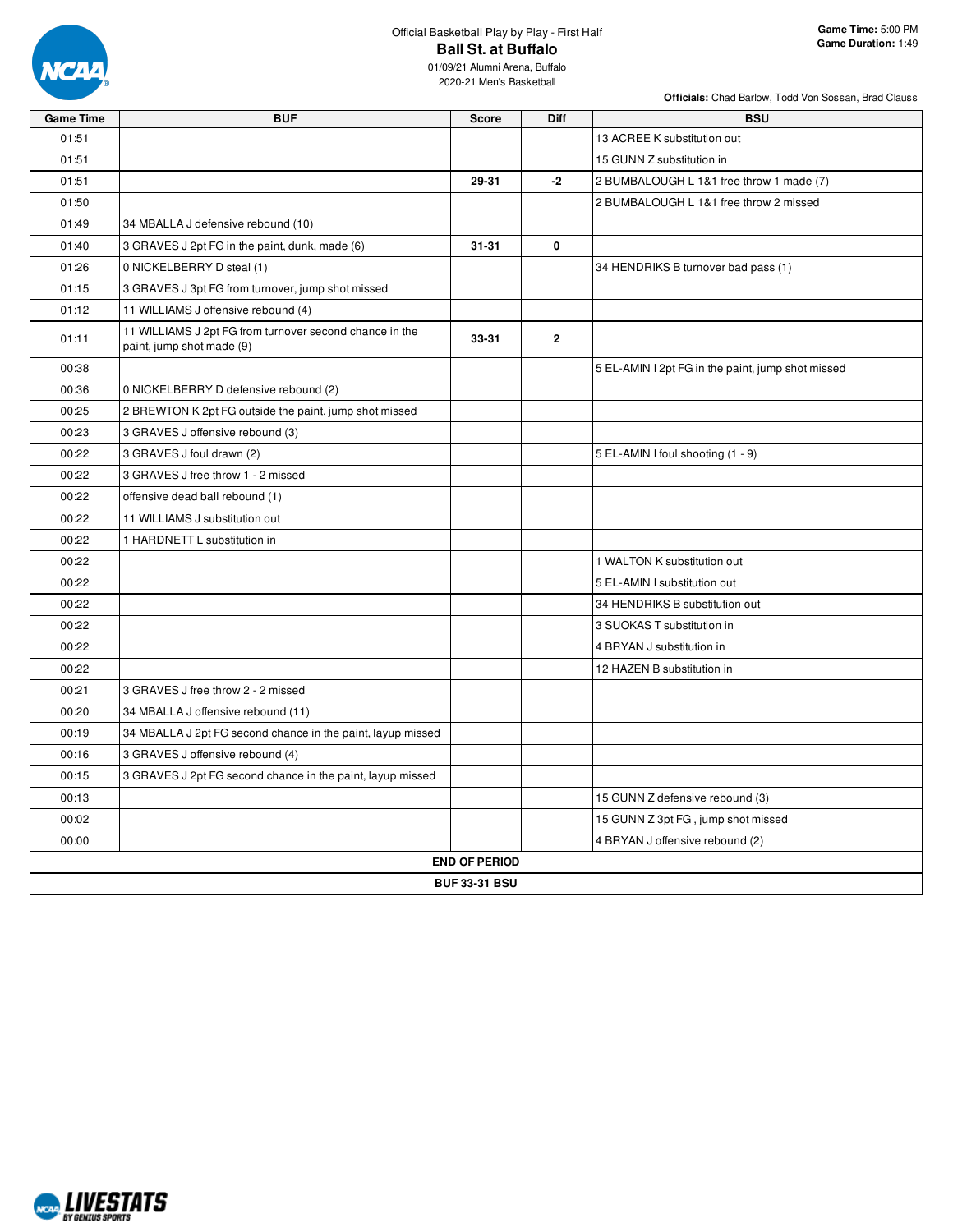

**Ball St. - 31**

# Official Basketball Box Score - First Half **Ball St. at Buffalo**

01/09/21 Alumni Arena, Buffalo 2020-21 Men's Basketball

#### **Officials:** Chad Barlow, Todd Von Sossan, Brad Clauss

|               |                           |       | FG          | 3P      | <b>FT</b> |          | <b>Rebounds</b> |            |                | <b>Fouls</b> | TP       | <b>AS</b> | <b>TO</b> | <b>ST</b> |                | <b>Blocks</b>  | $+/-$ |
|---------------|---------------------------|-------|-------------|---------|-----------|----------|-----------------|------------|----------------|--------------|----------|-----------|-----------|-----------|----------------|----------------|-------|
|               | NO. Name                  | Min   | M-A         | M-A     | M-A       | OR.      | <b>DR</b>       | <b>TOT</b> | PF             | <b>FD</b>    |          |           |           |           | <b>BS</b>      | <b>BA</b>      |       |
| 12            | F<br><b>Brachen Hazen</b> | 11:19 | $2 - 4$     | $0-0$   | $1-2$     | 0        | $\overline{c}$  | 2          | 0              |              | 5        |           |           | 0         | 0              | $\Omega$       | 3     |
| 15            | Zach Gunn<br>F.           | 10:36 | $0 - 3$     | $0 - 3$ | $0 - 0$   | $\Omega$ | 3               | 3          | $\overline{2}$ |              | 0        | 0         |           | 0         | 0              | $\Omega$       | -3    |
|               | K.J. Walton<br>G          | 16:35 | $4 - 8$     | $0 - 0$ | $0-0$     |          | 3               | 4          | $\Omega$       |              | 8        | 0         |           |           | $\Omega$       |                | -2    |
| 2             | Luke Bumbalough<br>G      | 14:21 | $2 - 4$     | $2 - 4$ | $1-2$     | $\Omega$ |                 |            | $\overline{2}$ | 2            | 7        | 2         |           |           | 0              | $\Omega$       | 0     |
| 5             | Ishmael El-Amin<br>G      | 12:22 | $2 - 4$     | $0 - 1$ | $0 - 0$   | $\Omega$ |                 |            |                | 0            | 4        |           |           | 2         |                | $\Omega$       | -4    |
| 13            | Kani Acree                | 09:24 | $0 - 3$     | $0 - 0$ | $0 - 0$   | $\Omega$ |                 |            | $\overline{2}$ |              | 0        | 0         |           | 0         | 0              |                |       |
| 44            | <b>Blake Huggins</b>      | 03:18 | $0 - 0$     | $0-0$   | $0-0$     | $\Omega$ |                 |            |                |              | 0        | 0         | $\Omega$  | 0         | 0              | $\Omega$       | -2    |
| З             | Teemu Suokas              | 12:50 | $2 - 5$     | $1 - 1$ | $0 - 0$   |          | 1               | 2          |                | 0            | 5        |           |           | 0         | 0              | $\overline{2}$ | 0     |
| 4             | Josh Bryan                | 03:52 | $0 - 1$     | $0-0$   | $0-0$     |          |                 | 2          | $\Omega$       | 0            | 0        | 0         | $\Omega$  | 0         | 0              | $\Omega$       | 0     |
| 34            | <b>Ben Hendriks</b>       | 05:23 | 1-1         | $0-0$   | $0 - 0$   | 0        | $\Omega$        | 0          | $\Omega$       | 0            | 2        | 0         | 1         | 0         |                | $\Omega$       | -3    |
| Team          |                           |       |             |         |           |          | 2               | 3          |                |              | $\Omega$ |           | 0         |           |                |                |       |
| <b>Totals</b> |                           |       | $13-33$ 3-9 |         | $2 - 4$   | 4        | 16              | 20         | 9              | 7            | 31       | 5         | 8         | 4         | $\overline{2}$ | 4              | $-2$  |
|               |                           |       |             |         |           |          |                 |            |                |              |          | -         |           |           | -              |                | .     |

|     | <b>Shooting By Period</b> |         |       |  |  |  |  |  |
|-----|---------------------------|---------|-------|--|--|--|--|--|
| 1st | FG%                       | 13-33   | 39.4% |  |  |  |  |  |
|     | 3PT%                      | $3-9$   | 33.3% |  |  |  |  |  |
|     | FT%                       | $2 - 4$ | 50%   |  |  |  |  |  |
|     | GM FG%                    | 13-33   | 39.4% |  |  |  |  |  |
|     | 3PT%                      | $3-9$   | 33.3% |  |  |  |  |  |
|     | FT%                       | $2 - 4$ | 50.0% |  |  |  |  |  |

Dead Ball Rebounds: 1, 0

| Buffalo - 33 |  |
|--------------|--|
|--------------|--|

**Technical Fouls:**:NONE

|               |                         |       | FG         | 3P      | FT       |                |                | <b>Rebounds</b> |           | <b>Fouls</b> | <b>TP</b> | AS TO ST |   |   | <b>Blocks</b> |           | $+/-$ |
|---------------|-------------------------|-------|------------|---------|----------|----------------|----------------|-----------------|-----------|--------------|-----------|----------|---|---|---------------|-----------|-------|
|               | NO. Name                | Min   | M-A        | M-A     | M-A      | OR.            | <b>DR</b>      | <b>TOT</b>      | <b>PF</b> | FD.          |           |          |   |   | <b>BS</b>     | <b>BA</b> |       |
| 11            | Jeenathan Williams<br>F | 17:03 | $3 - 7$    | $2 - 3$ | $1-2$    |                | 3              | 4               | 0         | 0            | 9         | 0        |   | 0 |               | $\Omega$  |       |
| 34            | F<br>Josh Mballa        | 14:57 | $5 - 7$    | $0 - 0$ | $3-4$    | 6              | 5              | 11              | $\Omega$  | 3            | 13        | 0        |   | 0 | 2             | 0         |       |
| 41            | <b>Brock Bertram</b>    | 03:57 | $0 - 0$    | $0 - 0$ | $0 - 0$  | 0              |                |                 | $\Omega$  | $\Omega$     |           | 0        | 0 | 0 |               | $\Omega$  |       |
| 3             | Jayvon Graves<br>G      | 17:32 | $2 - 10$   | $0 - 3$ | $2 - 4$  | $\overline{2}$ | $\mathcal{P}$  | 4               | $\Omega$  | 2            | 6         | 2        | 0 |   |               |           | 3     |
| 10            | Ronaldo Segu<br>G       | 14:45 | 1-5        | $0 - 2$ | $0 - 0$  | 0              |                |                 |           |              | 2         |          | 2 | 0 | <sup>0</sup>  |           | -2    |
| 0             | David Nickelberry       | 10:48 | $0 - 1$    | $0 - 0$ | $0 - 0$  | $\Omega$       | $\overline{2}$ | $\overline{2}$  |           |              |           | 0        | 2 |   |               | 0         | 3     |
|               | LaQuill Hardnett        | 07:04 | $0 - 2$    | $0 - 1$ | $0-0$    | $\mathcal{P}$  | $\overline{2}$ | 4               | 3         | 0            |           |          |   |   |               | 0         |       |
| 2             | Keishawn Brewton        | 10:30 | $1-5$      | $0 - 2$ | $1-2$    | 0              | $\Omega$       | 0               |           | 2            | 3         | 0        |   | 0 |               | $\Omega$  |       |
| 24            | Tra'Von Fagan           | 03:24 | $0 - 1$    | $0 - 1$ | $0 - 0$  | 0              | 0              | 0               |           | 0            | 0         | 0        | 0 | 0 | 0             | 0         |       |
| Team          |                         |       |            |         |          | $\mathcal{P}$  |                | 3               |           |              | 0         |          | 0 |   |               |           |       |
| <b>Totals</b> |                         |       | 12-38 2-12 |         | $7 - 12$ | 13             |                | 30              |           | 9            | 33        | 4        | 8 | 3 | 4             | 2         | 2     |

|     | <b>Shooting By Period</b> |          |       |  |  |  |  |  |
|-----|---------------------------|----------|-------|--|--|--|--|--|
| 1st | FG%                       | 12-38    | 31.6% |  |  |  |  |  |
|     | 3PT%                      | $2 - 12$ | 16.7% |  |  |  |  |  |
|     | FT%                       | $7 - 12$ | 58.3% |  |  |  |  |  |
|     | GM FG%                    | 12-38    | 31.6% |  |  |  |  |  |
|     | 3PT%                      | $2 - 12$ | 16.7% |  |  |  |  |  |
|     | FT%                       | $7-12$   | 58.3% |  |  |  |  |  |

Dead Ball Rebounds: 1, 0

|                                                             | <b>BSU</b> | <b>BUF</b>                              |                       |    |                |                                 |     |     |     |
|-------------------------------------------------------------|------------|-----------------------------------------|-----------------------|----|----------------|---------------------------------|-----|-----|-----|
|                                                             |            |                                         | <b>Points from</b>    |    | <b>BSU BUF</b> | <b>Period by Period Scoring</b> |     |     |     |
| <b>Biggest lead</b>                                         |            | $4(1st17:49)$ 3 (1 <sup>st</sup> 12:46) | <b>Turnovers</b>      | 3  | 10             |                                 | 1st | 2nd | гот |
| <b>Best Scoring Run</b> $6(1^{st} 17:49)$ $5(1^{st} 16:03)$ |            |                                         | Paint                 | 20 | 18             |                                 |     |     |     |
| <b>Lead Changes</b>                                         |            | 12                                      | <b>Second Chancel</b> |    | 14             | <b>BSU</b>                      | 31  | 38  | 69  |
| <b>Times Tied</b>                                           |            |                                         | <b>Fast Breaks</b>    | 6  | 4              | <b>BUF</b>                      | 33  | 53  | 86  |
| <b>Time with Lead</b>                                       | 06:55      | 06:24                                   | <b>Bench</b>          |    | 3              |                                 |     |     |     |

**Technical Fouls:**:NONE

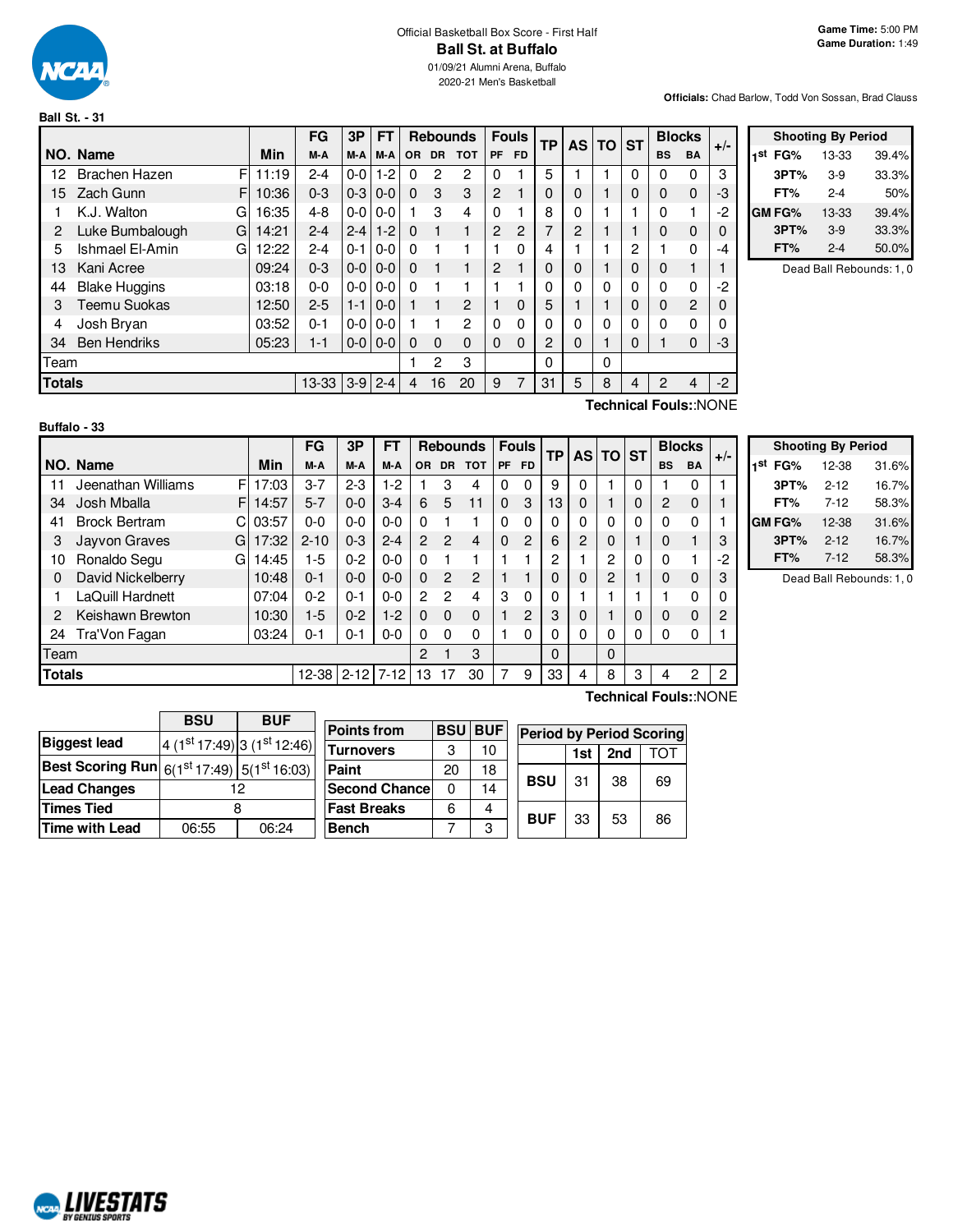

2020-21 Men's Basketball

**Officials:** Chad Barlow, Todd Von Sossan, Brad Clauss

### **Period 2**

| <b>Quarter Starters:</b> |                                                                        |                |                |                                                       |              |
|--------------------------|------------------------------------------------------------------------|----------------|----------------|-------------------------------------------------------|--------------|
| <b>BUF</b>               | 3 Graves J<br>10 Segu R                                                |                | 11 Williams J  | 34 Mballa J                                           | 41 Bertram B |
| <b>BSU</b>               | 1 Walton K                                                             | 2 Bumbalough L | 3 Suokas T     | 12 Hazen B                                            | 15 Gunn Z    |
| <b>Game Time</b>         | <b>BUF</b>                                                             | Score          | <b>Diff</b>    |                                                       | <b>BSU</b>   |
| 20:00                    | 0 NICKELBERRY D substitution out                                       |                |                |                                                       |              |
| 20:00                    | 1 HARDNETT L substitution out                                          |                |                |                                                       |              |
| 20:00                    | 2 BREWTON K substitution out                                           |                |                |                                                       |              |
| 20:00                    | 10 SEGU R substitution in                                              |                |                |                                                       |              |
| 20:00                    | 11 WILLIAMS J substitution in                                          |                |                |                                                       |              |
| 20:00                    | 41 BERTRAM B substitution in                                           |                |                |                                                       |              |
| 20:00                    |                                                                        |                |                | 4 BRYAN J substitution out                            |              |
| 20:00                    |                                                                        |                |                | 1 WALTON K substitution in                            |              |
| 19:45                    | 11 WILLIAMS J 2pt FG in the paint, layup missed                        |                |                |                                                       |              |
| 19:43                    |                                                                        |                |                | 3 SUOKAS T defensive rebound (3)                      |              |
| 19:39                    | 3 GRAVES J foul shooting (1 - 1)                                       |                |                | 1 WALTON K foul drawn (2)                             |              |
| 19:39                    |                                                                        |                |                | 1 WALTON K free throw fast break 1 - 2 missed         |              |
| 19:39                    |                                                                        |                |                | offensive dead ball rebound (2)                       |              |
| 19:39                    | 11 WILLIAMS J 2pt FG in the paint, jump shot blocked                   | 33-32          | $\mathbf{1}$   | 1 WALTON K free throw fast break 2 - 2 made (9)       |              |
| 19:25<br>19:25           |                                                                        |                |                | 12 HAZEN B block (1)                                  |              |
| 19:22                    | 11 WILLIAMS J offensive rebound (5)                                    |                |                |                                                       |              |
| 19:22                    | 34 MBALLA J turnover lost ball (2)                                     |                |                |                                                       |              |
| 18:53                    |                                                                        |                |                | 2 BUMBALOUGH L 3pt FG from turnover, jump shot missed |              |
| 18:53                    | defensive dead ball rebound (2)                                        |                |                |                                                       |              |
| 18:35                    | 10 SEGU R 2pt FG in the paint, layup made (4)                          | 35-32          | 3              |                                                       |              |
| 18:35                    | 10 SEGU R foul drawn (2)                                               |                |                | 3 SUOKAS T foul shooting (2 - 1)                      |              |
| 18:34                    | 10 SEGU R free throw 1 - 1 missed                                      |                |                |                                                       |              |
| 18:33                    |                                                                        |                |                | 1 WALTON K defensive rebound (5)                      |              |
| 18:20                    | 10 SEGU R steal (1)                                                    |                |                | 3 SUOKAS T turnover lost ball (2)                     |              |
| 18:15                    | 11 WILLIAMS J 2pt FG from turnover in the paint, alleyoop made<br>(11) | 37-32          | 5              |                                                       |              |
| 18:15                    | 34 MBALLA J assist (1)                                                 |                |                |                                                       |              |
| 18:02                    |                                                                        |                |                | 2 BUMBALOUGH L 3pt FG, jump shot missed               |              |
| 17:59                    | 41 BERTRAM B defensive rebound (2)                                     |                |                |                                                       |              |
| 17:53                    | 34 MBALLA J 2pt FG in the paint, jump shot missed                      |                |                |                                                       |              |
| 17:51                    | 34 MBALLA J offensive rebound (12)                                     |                |                |                                                       |              |
| 17:51                    | 34 MBALLA J 2pt FG second chance in the paint, layup made<br>(15)      | 39-32          | $\overline{7}$ |                                                       |              |
| 17:51                    | 34 MBALLA J foul drawn (4)                                             |                |                | 15 GUNN Z foul shooting (3 - 2)                       |              |
| 17:51                    |                                                                        |                |                | Timeout 30 Sec                                        |              |
| 17:51                    |                                                                        |                |                | 15 GUNN Z substitution out                            |              |
| 17:51                    |                                                                        |                |                | 34 HENDRIKS B substitution in                         |              |
| 17:51                    | 34 MBALLA J free throw 1 - 1 made (16)                                 | 40-32          | 8              |                                                       |              |
| 17:33                    |                                                                        | 40-34          | 6              | 12 HAZEN B 2pt FG in the paint, layup made (7)        |              |
| 17:09                    | 34 MBALLA J foul drawn (5)                                             |                |                | 12 HAZEN B foul personal (1 - 3)                      |              |
| 16:59                    | 11 WILLIAMS J 3pt FG, jump shot missed                                 |                |                |                                                       |              |
| 16:57                    |                                                                        |                |                | 1 WALTON K defensive rebound (6)                      |              |
| 16:54                    | 3 GRAVES J foul personal (2 - 2)                                       |                |                | 1 WALTON K foul drawn (3)                             |              |

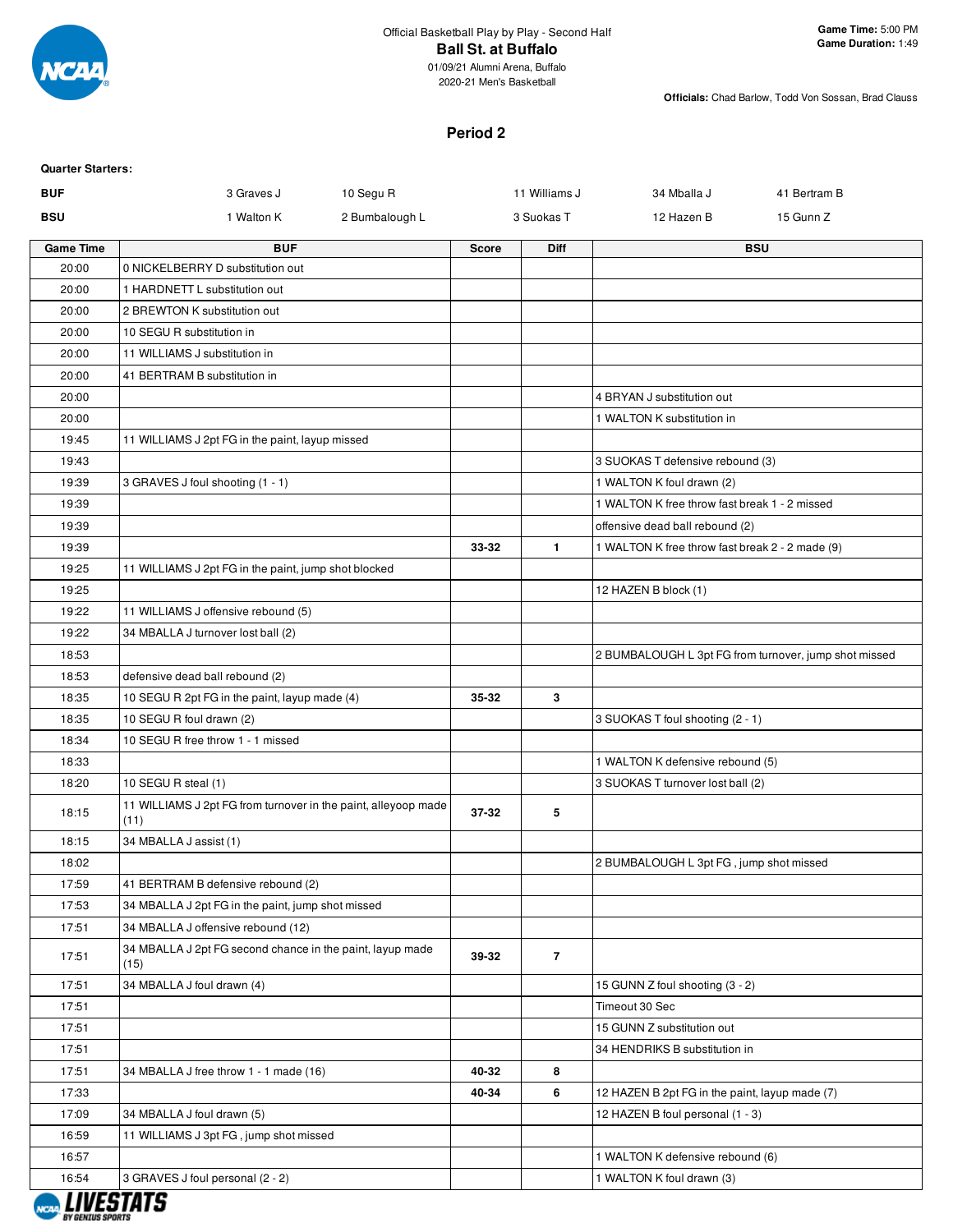

**Officials:** Chad Barlow, Todd Von Sossan, Brad Clauss

| <b>Game Time</b> | <b>BUF</b>                                                                   | <b>Score</b> | Diff          | <b>BSU</b>                                                      |
|------------------|------------------------------------------------------------------------------|--------------|---------------|-----------------------------------------------------------------|
| 16:51            | 41 BERTRAM B steal (1)                                                       |              |               | 3 SUOKAS T turnover bad pass (3)                                |
| 16:46            | 41 BERTRAM B 2pt FG fast break from turnover in the paint,<br>dunk, made (2) | 42-34        | 8             |                                                                 |
| 16:46            | 34 MBALLA J assist (2)                                                       |              |               |                                                                 |
| 16:26            | 41 BERTRAM B steal (2)                                                       |              |               | 12 HAZEN B turnover bad pass (2)                                |
| 16:16            | 34 MBALLA J 3pt FG from turnover, jump shot made (19)                        | 45-34        | 11            |                                                                 |
| 16:16            | 10 SEGU R assist (2)                                                         |              |               |                                                                 |
| 15:58            |                                                                              |              |               | 34 HENDRIKS B foul offensive (1 - 4)                            |
| 15:58            | 41 BERTRAM B foul drawn (1)                                                  |              |               | 34 HENDRIKS B turnover offensive (2)                            |
| 15:56            | 3 GRAVES J 2pt FG from turnover in the paint, alleyoop made<br>(8)           | 47-34        | 13            |                                                                 |
| 15:56            | 34 MBALLA J assist (3)                                                       |              |               |                                                                 |
| 15:37            |                                                                              | 47-36        | 11            | 34 HENDRIKS B 2pt FG in the paint, layup made (4)               |
| 15:37            |                                                                              |              |               | 3 SUOKAS T assist (2)                                           |
| 15:37            | 11 WILLIAMS J foul shooting (1 - 3)                                          |              |               | 34 HENDRIKS B foul drawn (1)                                    |
| 15:37            |                                                                              |              | Timeout media |                                                                 |
| 15:36            |                                                                              |              |               | 34 HENDRIKS B free throw 1 - 1 missed                           |
|                  |                                                                              |              |               |                                                                 |
| 15:35            | 34 MBALLA J defensive rebound (13)                                           |              |               |                                                                 |
| 15:22            | 41 BERTRAM B 2pt FG in the paint, layup missed                               |              |               |                                                                 |
| 15:19            |                                                                              |              |               | 34 HENDRIKS B defensive rebound (1)                             |
| 15:03            |                                                                              | 47-38        | 9             | 1 WALTON K 2pt FG in the paint, jump shot made (11)             |
| 14:37            |                                                                              |              |               | 34 HENDRIKS B substitution out                                  |
| 14:37            |                                                                              |              |               | 44 HUGGINS B substitution in                                    |
| 14:36            | 11 WILLIAMS J 3pt FG, jump shot missed                                       |              |               |                                                                 |
| 14:30            | 41 BERTRAM B offensive rebound (3)                                           |              |               |                                                                 |
| 14:29            | 41 BERTRAM B 2pt FG second chance in the paint, layup made<br>(4)            | 49-38        | 11            |                                                                 |
| 14:13            |                                                                              |              |               | 1 WALTON K 2pt FG outside the paint, jump shot missed           |
| 14:08            |                                                                              |              |               | 44 HUGGINS B offensive rebound (2)                              |
| 14:08            |                                                                              |              |               | 44 HUGGINS B 2pt FG second chance in the paint, layup<br>missed |
| 14:06            | 34 MBALLA J defensive rebound (14)                                           |              |               |                                                                 |
| 14:01            | 10 SEGU R 3pt FG, jump shot missed                                           |              |               |                                                                 |
| 13:57            | 34 MBALLA J offensive rebound (15)                                           |              |               |                                                                 |
| 13:54            | 41 BERTRAM B 2pt FG second chance in the paint, layup made<br>(6)            | 51-38        | 13            |                                                                 |
| 13:54            | 34 MBALLA J assist (4)                                                       |              |               |                                                                 |
| 13:54            | 41 BERTRAM B foul drawn (2)                                                  |              |               | 44 HUGGINS B foul shooting (2 - 5)                              |
| 13:54            | 3 GRAVES J substitution out                                                  |              |               |                                                                 |
| 13:54            | 0 NICKELBERRY D substitution in                                              |              |               |                                                                 |
| 13:54            |                                                                              |              |               | 2 BUMBALOUGH L substitution out                                 |
| 13:54            |                                                                              |              |               | 12 HAZEN B substitution out                                     |
| 13:54            |                                                                              |              |               | 4 BRYAN J substitution in                                       |
| 13:54            |                                                                              |              |               | 13 ACREE K substitution in                                      |
| 13:54            | 41 BERTRAM B free throw 1 - 1 missed                                         |              |               |                                                                 |
| 13:53            | 11 WILLIAMS J offensive rebound (6)                                          |              |               |                                                                 |
| 13:43            | 10 SEGU R 2pt FG second chance in the paint, layup missed                    |              |               |                                                                 |
| 13:41            | 41 BERTRAM B offensive rebound (4)                                           |              |               |                                                                 |
| 13:40            | 41 BERTRAM B 2pt FG second chance in the paint, layup made<br>(8)            | 53-38        | 15            |                                                                 |
| 13:29            |                                                                              |              |               | 3 SUOKAS T 2pt FG in the paint, layup missed                    |

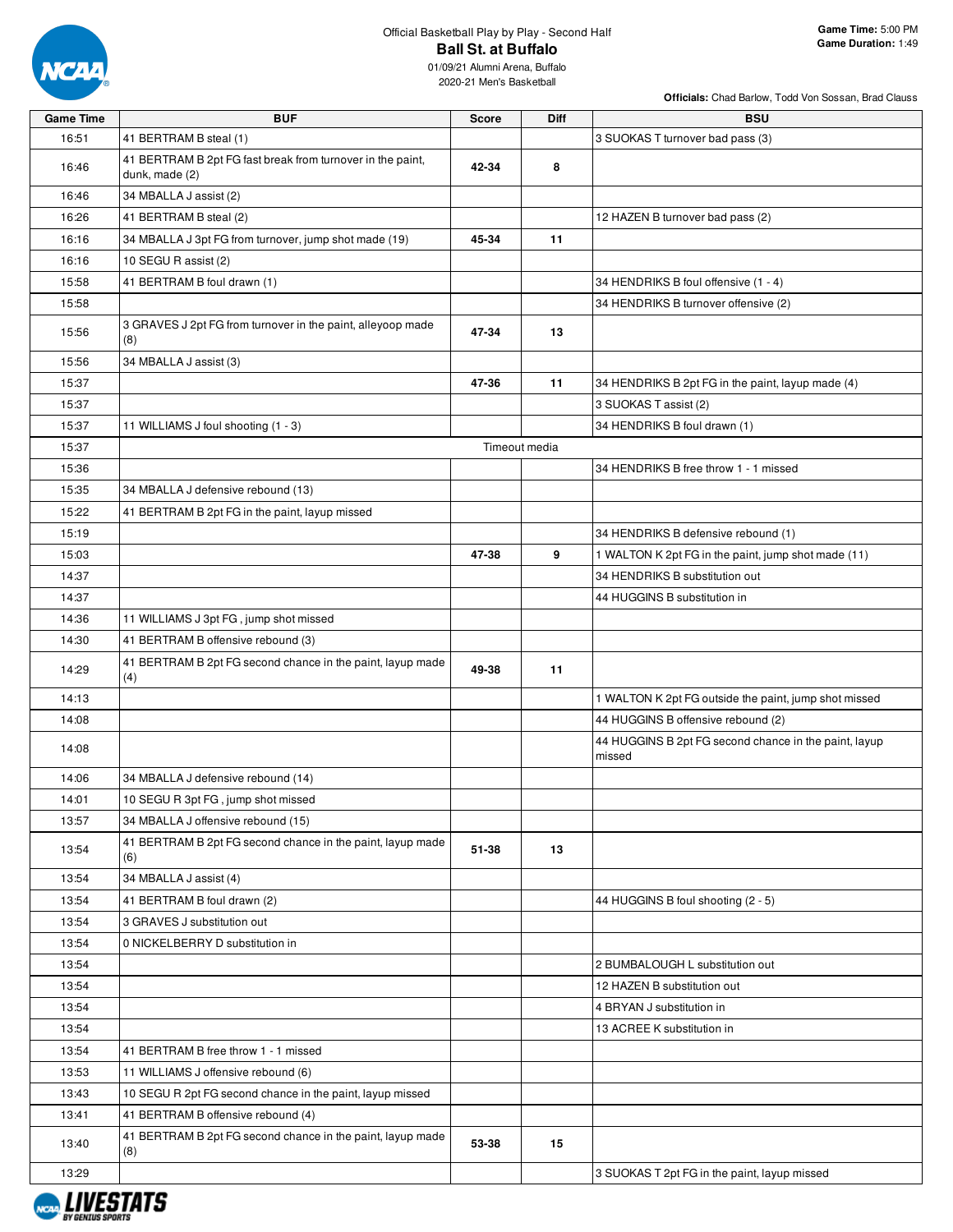

| <b>Game Time</b> | <b>BUF</b>                                                                | <b>Score</b>  | Diff | <b>BSU</b>                                                 |
|------------------|---------------------------------------------------------------------------|---------------|------|------------------------------------------------------------|
| 13:27            |                                                                           |               |      | 1 WALTON K offensive rebound (7)                           |
| 13:26            | 41 BERTRAM B foul shooting (1 - 4)                                        |               |      | 1 WALTON K foul drawn (4)                                  |
| 13:26            |                                                                           | 53-39         | 14   | 1 WALTON K free throw 1 - 2 made (12)                      |
| 13:26            | 41 BERTRAM B substitution out                                             |               |      |                                                            |
| 13:26            | 1 HARDNETT L substitution in                                              |               |      |                                                            |
| 13:26            |                                                                           | 53-40         | 13   | 1 WALTON K free throw 2 - 2 made (13)                      |
| 13:17            | 0 NICKELBERRY D turnover bad pass (3)                                     |               |      |                                                            |
| 13:02            | 0 NICKELBERRY D foul personal (2 - 5)                                     |               |      | 1 WALTON K foul drawn (5)                                  |
| 13:00            |                                                                           |               |      | 3 SUOKAS T 2pt FG from turnover in the paint, layup missed |
| 12:58            | 10 SEGU R defensive rebound (2)                                           |               |      |                                                            |
| 12:52            | 10 SEGU R turnover bad pass (3)                                           |               |      | 13 ACREE K steal (1)                                       |
| 12:44            | 1 HARDNETT L steal (2)                                                    |               |      | 13 ACREE K turnover bad pass (2)                           |
| 12:36            | 10 SEGU R 3pt FG from turnover, jump shot made (7)                        | 56-40         | 16   |                                                            |
| 12:36            | 0 NICKELBERRY D assist (1)                                                |               |      |                                                            |
| 12:27            | 0 NICKELBERRY D steal (2)                                                 |               |      | 44 HUGGINS B turnover lost ball (1)                        |
| 12:23            | 10 SEGU R 2pt FG fast break from turnover in the paint, layup<br>made (9) | 58-40         | 18   |                                                            |
| 12:23            | 0 NICKELBERRY D assist (2)                                                |               |      |                                                            |
| 12:13            |                                                                           |               |      | Timeout 30 Sec                                             |
| 12:13            |                                                                           | Timeout media |      |                                                            |
| 12:13            | 10 SEGU R substitution out                                                |               |      |                                                            |
| 12:13            | 34 MBALLA J substitution out                                              |               |      |                                                            |
| 12:13            | 2 BREWTON K substitution in                                               |               |      |                                                            |
| 12:13            | 41 BERTRAM B substitution in                                              |               |      |                                                            |
| 12:13            |                                                                           |               |      | 1 WALTON K substitution out                                |
| 12:13            |                                                                           |               |      | 3 SUOKAS T substitution out                                |
| 12:13            |                                                                           |               |      | 44 HUGGINS B substitution out                              |
| 12:13            |                                                                           |               |      | 2 BUMBALOUGH L substitution in                             |
| 12:13            |                                                                           |               |      | 12 HAZEN B substitution in                                 |
| 12:13            |                                                                           |               |      | 34 HENDRIKS B substitution in                              |
|                  |                                                                           |               |      | 2 BUMBALOUGH L 2pt FG outside the paint, jump shot made    |
| 11:58            |                                                                           | 58-42         | 16   | (9)                                                        |
| 11:40            | 11 WILLIAMS J 2pt FG in the paint, layup missed                           |               |      |                                                            |
| 11:37            |                                                                           |               |      | 12 HAZEN B defensive rebound (3)                           |
| 11:28            | 2 BREWTON K foul personal (2 - 6)                                         |               |      | 2 BUMBALOUGH L foul drawn (3)                              |
| 11:28            | 11 WILLIAMS J substitution out                                            |               |      |                                                            |
| 11:28            | 3 GRAVES J substitution in                                                |               |      |                                                            |
| 11:19            |                                                                           | 58-44         | 14   | 34 HENDRIKS B 2pt FG in the paint, layup made (6)          |
| 11:19            |                                                                           |               |      | 13 ACREE K assist (1)                                      |
| 11:03            | 0 NICKELBERRY D 2pt FG in the paint, layup missed                         |               |      |                                                            |
| 11:01            |                                                                           |               |      | 12 HAZEN B defensive rebound (4)                           |
| 10:52            |                                                                           | 58-46         | 12   | 34 HENDRIKS B 2pt FG in the paint, dunk, made (8)          |
| 10:52            |                                                                           |               |      | 2 BUMBALOUGH L assist (3)                                  |
| 10:51            | Timeout 30 Sec                                                            |               |      |                                                            |
| 10:51            | 0 NICKELBERRY D substitution out                                          |               |      |                                                            |
| 10:51            | 1 HARDNETT L substitution out                                             |               |      |                                                            |
| 10:51            | 10 SEGU R substitution in                                                 |               |      |                                                            |
| 10:51            | 34 MBALLA J substitution in                                               |               |      |                                                            |
| 10:38            | 2 BREWTON K 3pt FG, jump shot made (6)                                    | 61-46         | 15   |                                                            |
| 10:38            | 3 GRAVES J assist (3)                                                     |               |      |                                                            |

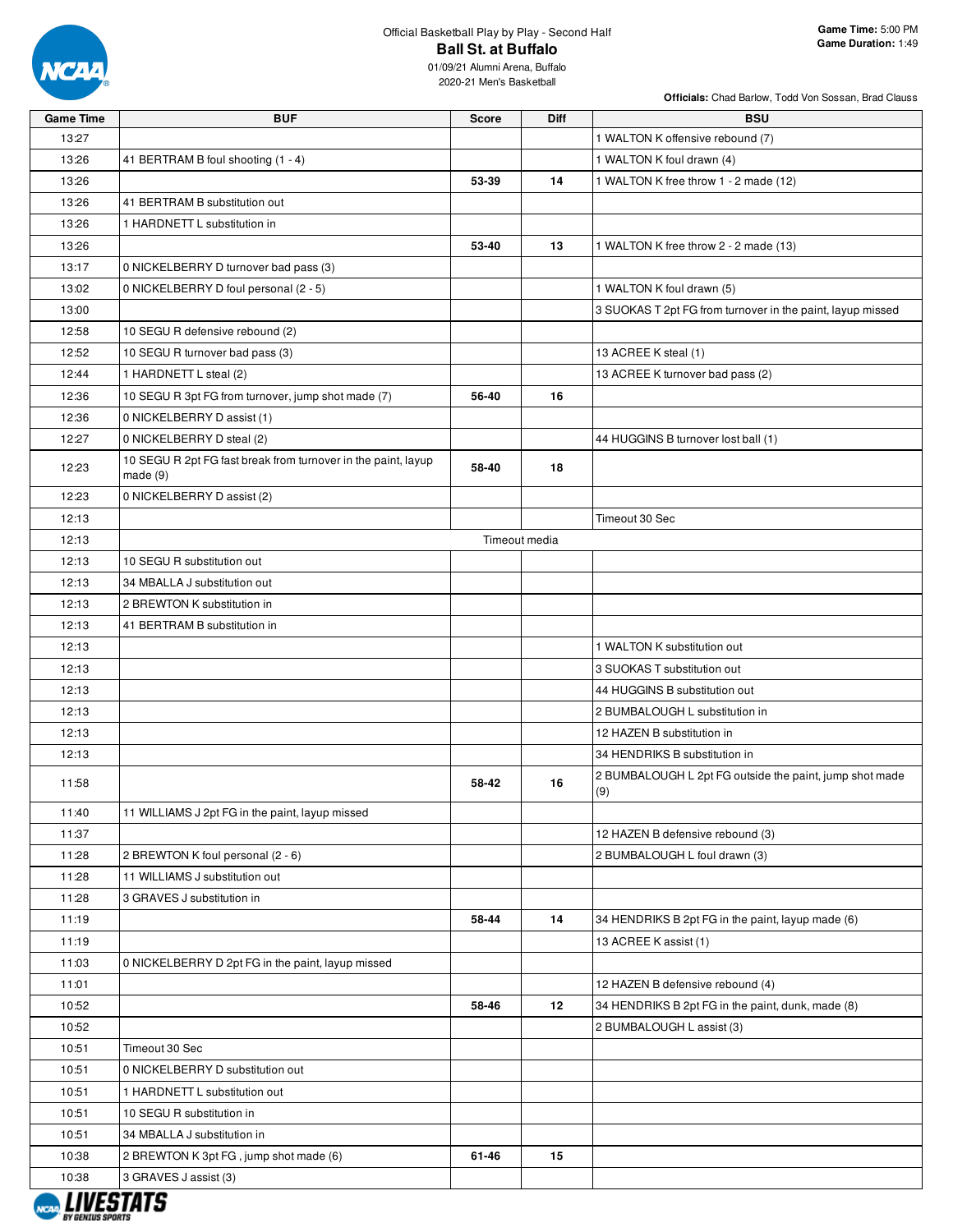

| <b>Game Time</b> | <b>BUF</b>                                                 | <b>Score</b> | Diff          | <b>BSU</b>                                                   |
|------------------|------------------------------------------------------------|--------------|---------------|--------------------------------------------------------------|
| 10:18            |                                                            |              |               | 2 BUMBALOUGH L 2pt FG outside the paint, jump shot missed    |
| 10:12            |                                                            |              |               | 12 HAZEN B offensive rebound (5)                             |
| 10:12            |                                                            | 61-48        | 13            | 12 HAZEN B 2pt FG second chance in the paint, layup made (9) |
| 09:56            | 2 BREWTON K 3pt FG, jump shot made (9)                     | 64-48        | 16            |                                                              |
| 09:56            | 3 GRAVES J assist (4)                                      |              |               |                                                              |
| 09:38            | 10 SEGU R foul personal (2 - 7)                            |              |               | 2 BUMBALOUGH L foul drawn (4)                                |
| 09:38            |                                                            | 64-49        | 15            | 2 BUMBALOUGH L 1&1 free throw 1 made (10)                    |
| 09:38            |                                                            |              |               | 4 BRYAN J substitution out                                   |
| 09:38            |                                                            |              |               | 1 WALTON K substitution in                                   |
| 09:36            |                                                            |              |               | 2 BUMBALOUGH L 1&1 free throw 2 missed                       |
| 09:35            | 3 GRAVES J defensive rebound (5)                           |              |               |                                                              |
| 09:30            | 2 BREWTON K 3pt FG, jump shot made (12)                    | 67-49        | 18            |                                                              |
| 09:30            | 10 SEGU R assist (3)                                       |              |               |                                                              |
| 09:12            |                                                            | 67-51        | 16            | 1 WALTON K 2pt FG outside the paint, jump shot made (15)     |
| 09:05            | 3 GRAVES J 2pt FG in the paint, layup blocked              |              |               |                                                              |
| 09:05            |                                                            |              |               | 12 HAZEN B block (2)                                         |
| 09:01            | 3 GRAVES J offensive rebound (6)                           |              |               |                                                              |
| 09:01            | 3 GRAVES J 2pt FG second chance in the paint, layup missed |              |               |                                                              |
| 09:01            |                                                            |              |               | 12 HAZEN B defensive rebound (6)                             |
| 09:01            | 34 MBALLA J foul personal (1 - 8)                          |              |               | 12 HAZEN B foul drawn (2)                                    |
| 09:01            |                                                            | 67-52        | 15            | 12 HAZEN B 1&1 free throw 1 made (10)                        |
| 09:01            |                                                            | 67-53        | 14            | 12 HAZEN B 1&1 free throw 2 made (11)                        |
| 08:45            | 10 SEGU R 3pt FG, jump shot made (12)                      | 70-53        | 17            |                                                              |
| 08:45            | 34 MBALLA J assist (5)                                     |              |               |                                                              |
| 08:23            |                                                            | 70-55        | 15            |                                                              |
|                  |                                                            |              |               | 1 WALTON K 2pt FG in the paint, dunk, made (17)              |
| 08:23            |                                                            |              | 18            | 2 BUMBALOUGH L assist (4)                                    |
| 08:08            | 3 GRAVES J 3pt FG, jump shot made (11)                     | 73-55        |               |                                                              |
| 08:08            | 10 SEGU R assist (4)                                       |              |               |                                                              |
| 07:49            |                                                            | 73-57        | 16            | 2 BUMBALOUGH L 2pt FG in the paint, layup made (12)          |
| 07:40            | 2 BREWTON K 3pt FG, jump shot missed                       |              |               |                                                              |
| 07:38            |                                                            |              |               | 34 HENDRIKS B defensive rebound (2)                          |
| 07:30            |                                                            |              |               | 2 BUMBALOUGH L 2pt FG outside the paint, jump shot missed    |
| 07:26            |                                                            |              |               | 34 HENDRIKS B offensive rebound (3)                          |
| 07:25            |                                                            |              |               | 12 HAZEN B 3pt FG second chance, jump shot missed            |
| 07:22            | 3 GRAVES J defensive rebound (7)                           |              |               |                                                              |
| 07:12            | 3 GRAVES J 3pt FG, jump shot made (14)                     | 76-57        | 19            |                                                              |
| 07:12            | 34 MBALLA J assist (6)                                     |              |               |                                                              |
| 06:57            | jump ball situation                                        |              |               |                                                              |
| 06:57            |                                                            |              | Timeout media |                                                              |
| 06:57            | 2 BREWTON K substitution out                               |              |               |                                                              |
| 06:57            | 41 BERTRAM B substitution out                              |              |               |                                                              |
| 06:57            | 1 HARDNETT L substitution in                               |              |               |                                                              |
| 06:57            | 11 WILLIAMS J substitution in                              |              |               |                                                              |
| 06:57            |                                                            |              |               | 2 BUMBALOUGH L substitution out                              |
| 06:57            |                                                            |              |               | 12 HAZEN B substitution out                                  |
| 06:57            |                                                            |              |               | 13 ACREE K substitution out                                  |
| 06:57            |                                                            |              |               | 34 HENDRIKS B substitution out                               |
| 06:57            |                                                            |              |               | 3 SUOKAS T substitution in                                   |
| 06:57            |                                                            |              |               | 4 BRYAN J substitution in                                    |

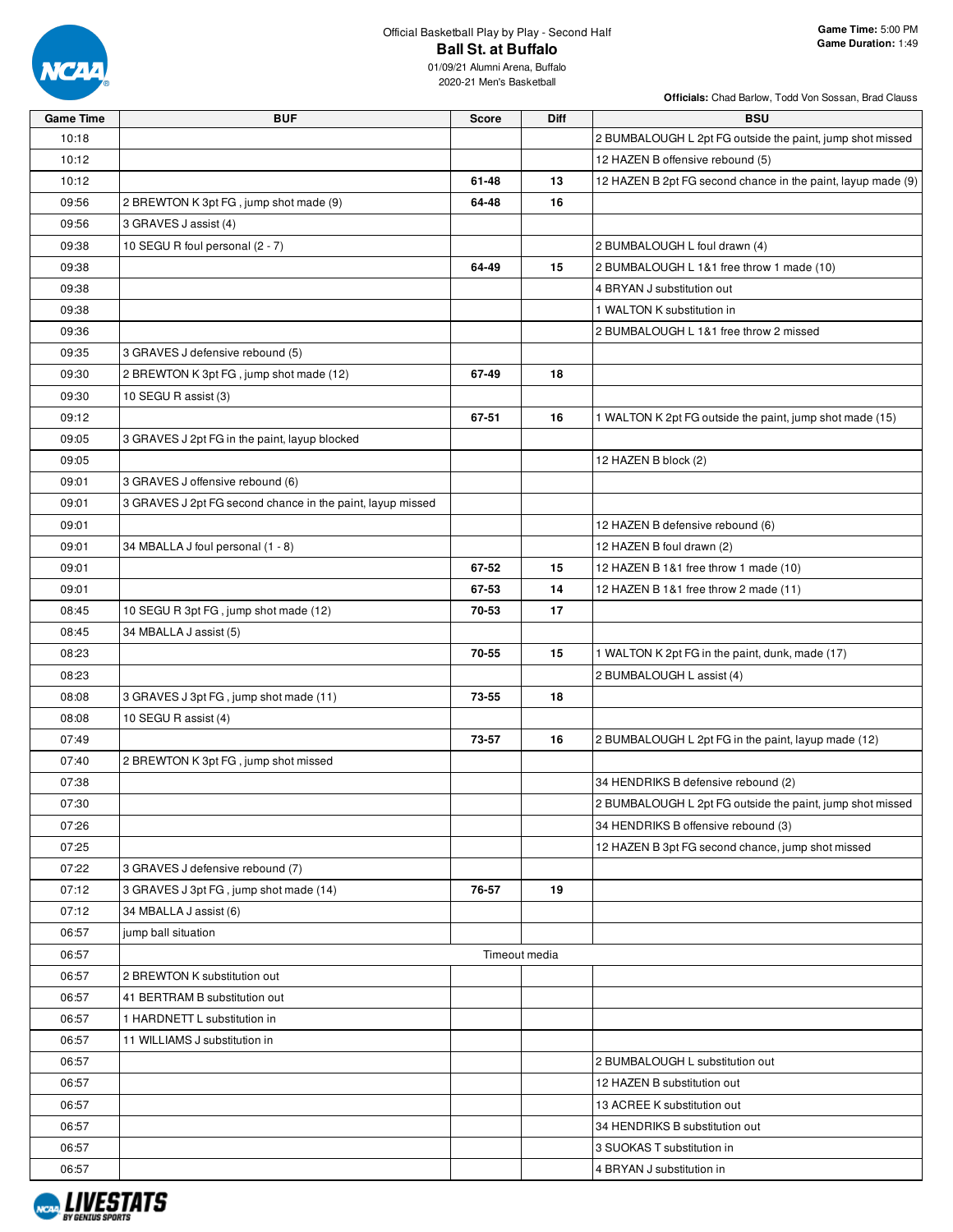

| <b>Game Time</b> | <b>BUF</b>                                                       | Score         | <b>Diff</b> | <b>BSU</b>                                                 |
|------------------|------------------------------------------------------------------|---------------|-------------|------------------------------------------------------------|
| 06:57            |                                                                  |               |             | 15 GUNN Z substitution in                                  |
| 06:57            |                                                                  |               |             | 44 HUGGINS B substitution in                               |
| 06:51            |                                                                  | 76-60         | 16          | 15 GUNN Z 3pt FG, jump shot made (3)                       |
| 06:51            |                                                                  |               |             | 1 WALTON K assist (1)                                      |
| 06:36            | 34 MBALLA J 2pt FG in the paint, layup missed                    |               |             |                                                            |
| 06:34            | 34 MBALLA J offensive rebound (16)                               |               |             |                                                            |
| 06:34            | jump ball situation                                              |               |             |                                                            |
| 06:32            | 34 MBALLA J foul drawn (6)                                       |               |             | 44 HUGGINS B foul personal (3 - 6)                         |
| 06:23            | 3 GRAVES J turnover travel (1)                                   |               |             |                                                            |
| 06:11            |                                                                  |               |             | 4 BRYAN J 3pt FG from turnover, jump shot missed           |
| 06:08            | 34 MBALLA J defensive rebound (17)                               |               |             |                                                            |
| 06:02            | 11 WILLIAMS J 3pt FG, jump shot made (14)                        | 79-60         | 19          |                                                            |
| 06:02            | 10 SEGU R assist (5)                                             |               |             |                                                            |
| 05:39            |                                                                  |               |             | 15 GUNN Z 3pt FG, jump shot missed                         |
| 05:35            | 1 HARDNETT L defensive rebound (5)                               |               |             |                                                            |
| 05:22            | 3 GRAVES J 2pt FG in the paint, layup missed                     |               |             |                                                            |
| 05:19            |                                                                  |               |             | 15 GUNN Z defensive rebound (4)                            |
| 05:12            |                                                                  |               |             | 1 WALTON K turnover bad pass (2)                           |
| 04:55            | 1 HARDNETT L 3pt FG from turnover, jump shot missed              |               |             |                                                            |
| 04:52            |                                                                  |               |             | 44 HUGGINS B defensive rebound (3)                         |
| 04:45            |                                                                  |               |             | 3 SUOKAS T 3pt FG, jump shot missed                        |
| 04:43            | 10 SEGU R defensive rebound (3)                                  |               |             |                                                            |
| 04:25            | 34 MBALLA J 2pt FG in the paint, jump shot missed                |               |             |                                                            |
| 04:22            | 34 MBALLA J offensive rebound (18)                               |               |             |                                                            |
| 04:20            | 34 MBALLA J 2pt FG second chance in the paint, layup missed      |               |             |                                                            |
| 04:17            | 1 HARDNETT L offensive rebound (6)                               |               |             |                                                            |
| 04:11            | 11 WILLIAMS J 2pt FG second chance in the paint, layup<br>missed |               |             |                                                            |
| 04:11            |                                                                  |               |             | defensive rebound (35)                                     |
| 04:11            |                                                                  |               |             | 3 SUOKAS T substitution out                                |
| 04:11            |                                                                  |               |             | 4 BRYAN J substitution out                                 |
| 04:11            |                                                                  |               |             | 44 HUGGINS B substitution out                              |
| 04:11            |                                                                  |               |             | 2 BUMBALOUGH L substitution in                             |
| 04:11            |                                                                  |               |             | 13 ACREE K substitution in                                 |
| 04:11            |                                                                  |               |             | 34 HENDRIKS B substitution in                              |
| 04:08            | 3 GRAVES J 3pt FG, jump shot missed                              |               |             |                                                            |
| 04:08            | 34 MBALLA J offensive rebound (19)                               |               |             |                                                            |
| 04:00            | 1 HARDNETT L 2pt FG second chance in the paint, layup<br>missed  |               |             |                                                            |
| 03:57            |                                                                  |               |             | 15 GUNN Z defensive rebound (5)                            |
| 03:56            | 3 GRAVES J foul shooting (3 - 9)                                 |               |             | 2 BUMBALOUGH L foul drawn (5)                              |
| 03:56            |                                                                  | Timeout media |             |                                                            |
| 03:56            |                                                                  | 79-61         | 18          | 2 BUMBALOUGH L free throw 1 - 2 made (13)                  |
| 03:56            |                                                                  | 79-62         | 17          | 2 BUMBALOUGH L free throw 2 - 2 made (14)                  |
| 03:47            | 3 GRAVES J turnover bad pass (2)                                 |               |             |                                                            |
| 03:28            | 3 GRAVES J steal (2)                                             |               |             | 15 GUNN Z turnover lost ball (2)                           |
| 03:22            | 11 WILLIAMS J turnover lost ball (2)                             |               |             | 13 ACREE K steal (2)                                       |
| 03:16            |                                                                  |               |             | 13 ACREE K 2pt FG from turnover in the paint, layup missed |
| 03:14            | 1 HARDNETT L defensive rebound (7)                               |               |             |                                                            |
| 03:11            | 3 GRAVES J 2pt FG fast break in the paint, dunk, made (16)       | 81-62         | 19          |                                                            |

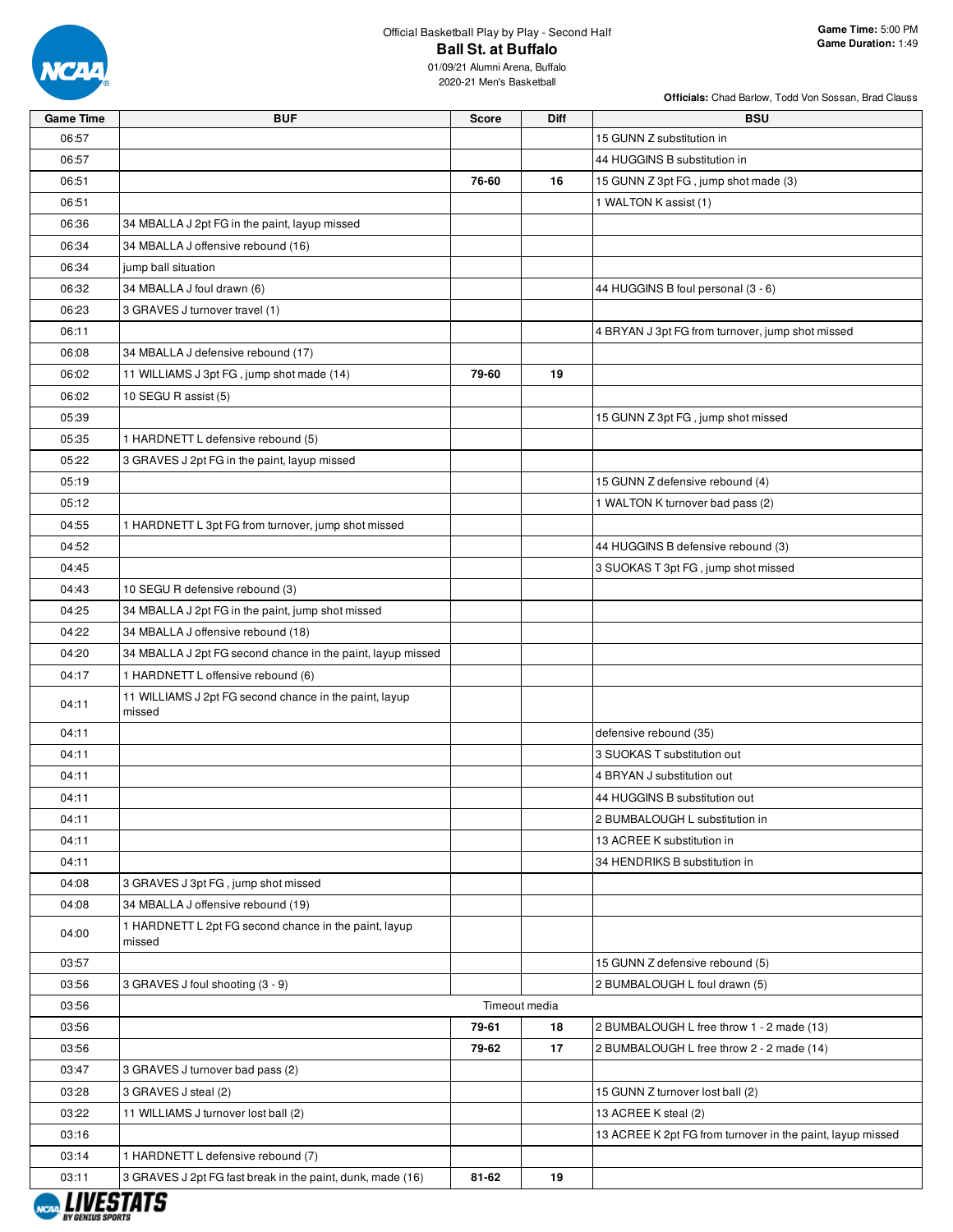

| <b>Game Time</b> | <b>BUF</b>                                                                         | <b>Score</b>         | <b>Diff</b> | <b>BSU</b>                                               |
|------------------|------------------------------------------------------------------------------------|----------------------|-------------|----------------------------------------------------------|
| 03:11            | 1 HARDNETT L assist (2)                                                            |                      |             |                                                          |
| 02:43            | 10 SEGU R steal (2)                                                                |                      |             | 2 BUMBALOUGH L turnover bad pass (2)                     |
| 02:42            | 10 SEGU R foul drawn (3)                                                           |                      |             | 2 BUMBALOUGH L foul personal (3 - 7)                     |
| 02:42            | 11 WILLIAMS J substitution out                                                     |                      |             |                                                          |
| 02:42            | 34 MBALLA J substitution out                                                       |                      |             |                                                          |
| 02:42            | 5 GALLION S substitution in                                                        |                      |             |                                                          |
| 02:42            | 24 FAGAN T substitution in                                                         |                      |             |                                                          |
| 02:42            | 10 SEGU R 1&1 free throw 1 made (13)                                               | 82-62                | 20          |                                                          |
| 02:42            | 10 SEGU R 1&1 free throw 2 made (14)                                               | 83-62                | 21          |                                                          |
| 02:24            | 5 GALLION S steal (1)                                                              |                      |             | 15 GUNN Z turnover lost ball (3)                         |
| 02:20            | 5 GALLION S foul drawn (1)                                                         |                      |             | 1 WALTON K foul shooting (1 - 8)                         |
| 02:20            | 5 GALLION S free throw fast break 1 - 2 missed                                     |                      |             |                                                          |
| 02:20            | offensive dead ball rebound (3)                                                    |                      |             |                                                          |
| 02:20            | 3 GRAVES J substitution out                                                        |                      |             |                                                          |
| 02:20            | 10 SEGU R substitution out                                                         |                      |             |                                                          |
| 02:20            | 0 NICKELBERRY D substitution in                                                    |                      |             |                                                          |
| 02:20            | 2 BREWTON K substitution in                                                        |                      |             |                                                          |
| 02:20            | 5 GALLION S free throw fast break 2 - 2 made (1)                                   | 84-62                | 22          |                                                          |
| 02:08            |                                                                                    | 84-65                | 19          | 15 GUNN Z 3pt FG, jump shot made (6)                     |
| 02:08            |                                                                                    |                      |             | 13 ACREE K assist (2)                                    |
| 01:50            | 2 BREWTON K 2pt FG in the paint, layup missed                                      |                      |             |                                                          |
| 01:48            |                                                                                    |                      |             | 15 GUNN Z defensive rebound (6)                          |
| 01:43            |                                                                                    | 84-67                | 17          | 15 GUNN Z 2pt FG fast break in the paint, layup made (8) |
| 01:43            |                                                                                    |                      |             | 1 WALTON K assist (2)                                    |
| 01:28            | 2 BREWTON K foul drawn (3)                                                         |                      |             | 15 GUNN Z foul personal (4 - 9)                          |
| 01:28            | 1 HARDNETT L substitution out                                                      |                      |             |                                                          |
| 01:28            | 22 SALEH L substitution in                                                         |                      |             |                                                          |
| 01:28            | 2 BREWTON K 1&1 free throw 1 missed                                                |                      |             |                                                          |
| 01:27            |                                                                                    |                      |             | 34 HENDRIKS B defensive rebound (4)                      |
| 01:19            | 2 BREWTON K steal (1)                                                              |                      |             | 1 WALTON K turnover lost ball (3)                        |
| 01:13            | 22 SALEH L 3pt FG from turnover, jump shot missed                                  |                      |             |                                                          |
| 01:08            | 0 NICKELBERRY D offensive rebound (3)                                              |                      |             |                                                          |
| 01:08            | 0 NICKELBERRY D 2pt FG from turnover second chance in the<br>paint, layup made (2) | 86-67                | 19          |                                                          |
| 00:41            |                                                                                    |                      |             | 1 WALTON K 2pt FG outside the paint, jump shot missed    |
| 00:39            | 24 FAGAN T defensive rebound (1)                                                   |                      |             |                                                          |
| 00:36            | 2 BREWTON K 3pt FG, jump shot missed                                               |                      |             |                                                          |
| 00:27            |                                                                                    |                      |             | 15 GUNN Z defensive rebound (7)                          |
| 00:27            | 22 SALEH L foul personal (1 - 10)                                                  |                      |             | 15 GUNN Z foul drawn (2)                                 |
| 00:27            |                                                                                    | 86-68                | 18          | 15 GUNN Z free throw 1 - 2 made (9)                      |
| 00:27            |                                                                                    |                      |             | 1 WALTON K substitution out                              |
| 00:27            |                                                                                    |                      |             | 4 BRYAN J substitution in                                |
| 00:27            |                                                                                    | 86-69                | 17          | 15 GUNN Z free throw 2 - 2 made (10)                     |
| 00:02            | turnover shot clock (15)                                                           |                      |             |                                                          |
|                  |                                                                                    | <b>END OF GAME</b>   |             |                                                          |
|                  |                                                                                    | <b>BUF 86-69 BSU</b> |             |                                                          |

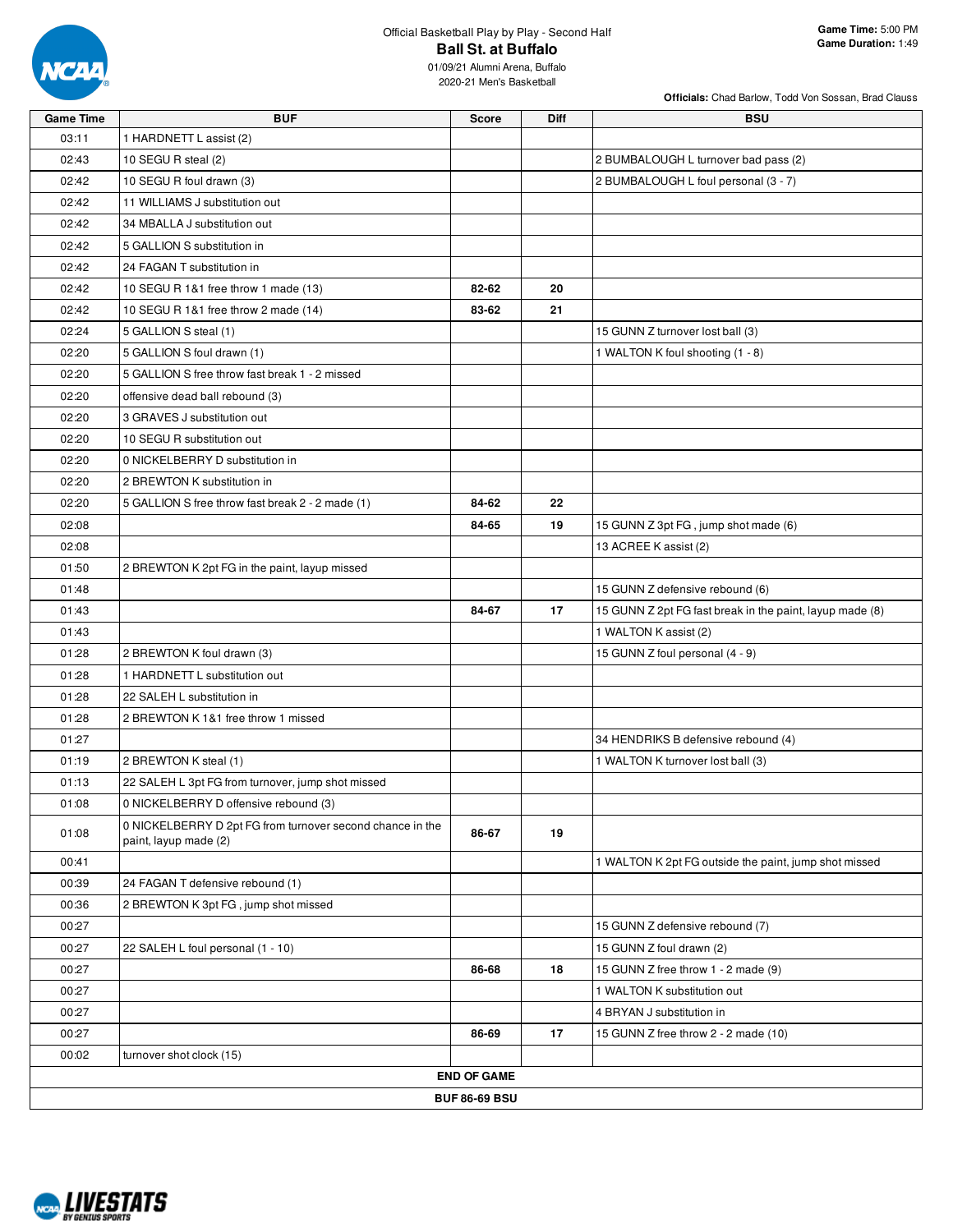

## Official Basketball Box Score - Second Half **Ball St. at Buffalo**

01/09/21 Alumni Arena, Buffalo 2020-21 Men's Basketball

#### **Officials:** Chad Barlow, Todd Von Sossan, Brad Clauss

|      |                                                |       | FG      | 3P      | FT      |              |                | <b>Rebounds</b> |                | <b>Fouls</b>    | <b>TP</b> |          | AS TO ST |              |                | <b>Blocks</b> | $+/-$                 |
|------|------------------------------------------------|-------|---------|---------|---------|--------------|----------------|-----------------|----------------|-----------------|-----------|----------|----------|--------------|----------------|---------------|-----------------------|
|      | NO. Name                                       | Min   | M-A     | M-A     | M-A     | OR.          | <b>DR</b>      | <b>TOT</b>      |                | PF FD           |           |          |          |              | <b>BS</b>      | <b>BA</b>     |                       |
| 12   | F<br><b>Brachen Hazen</b>                      | 11:22 | $2 - 3$ | $0 - 1$ | $2 - 2$ |              | 3              | 4               |                |                 | 6         | 0        |          | 0            | 2              | $\Omega$      | $-12$                 |
| 15   | Zach Gunn<br>FI                                | 09:06 | $3-4$   | $2 - 3$ | $2 - 2$ | $\Omega$     | $\overline{4}$ | $\overline{4}$  | $\overline{2}$ |                 | 10        | 0        | 2        | 0            | 0              | $\mathbf 0$   | -3                    |
|      | K.J. Walton<br>G                               | 16:57 | $3-5$   | $0-0$   | $3 - 4$ | 1            | 2              | 3               |                | 4               | 9         | 2        | 2        | $\mathbf{0}$ | 0              | 0             | -19                   |
| 2    | Luke Bumbalough<br>GI                          | 15:33 | $2 - 6$ | $0 - 2$ | $3-4$   | $\Omega$     | $\Omega$       | $\mathbf{0}$    |                | 3               | 7         | 2        |          | 0            | $\Omega$       | $\mathbf 0$   | $-10$                 |
| 5    | Ishmael El-Amin<br>G.                          | 00:00 |         |         |         |              |                |                 |                |                 |           |          |          |              |                |               |                       |
| 34   | <b>Ben Hendriks</b>                            | 12:41 | $3-3$   | $0 - 0$ | $0 - 1$ | 1.           | 3              | $\overline{4}$  |                |                 | 6         | $\Omega$ |          | $\mathbf 0$  | 0              | $\mathbf 0$   | $-1$                  |
| 44   | <b>Blake Huggins</b>                           | 05:10 | $0 - 1$ | $0 - 0$ | $0 - 0$ | 1            |                | $\overline{c}$  | $\overline{c}$ | 0               | 0         | 0        |          | $\mathbf{0}$ | 0              | 0             | -9                    |
| 4    | Josh Bryan                                     | 07:30 | $0 - 1$ | $0 - 1$ | $0 - 0$ | $\mathbf{0}$ | $\Omega$       | $\mathbf{0}$    | $\Omega$       | 0               | 0         | 0        | 0        | $\Omega$     | $\Omega$       | $\mathbf 0$   | $-1$                  |
| 13   | Kani Acree                                     | 11:08 | $0 - 1$ | $0 - 0$ | $0 - 0$ | 0            | $\Omega$       | $\Omega$        | $\Omega$       | 0               | $\Omega$  | 2        |          | 2            | 0              | 0             | -4                    |
| 3    | Teemu Suokas                                   | 10:33 | $0 - 3$ | $0 - 1$ | $0 - 0$ | $\Omega$     | 1              | $\mathbf{1}$    |                | 0               | 0         |          | 2        | $\Omega$     | $\Omega$       | $\mathbf 0$   | $-16$                 |
| Team |                                                |       |         |         |         |              |                |                 |                |                 | $\Omega$  |          | 0        |              |                |               |                       |
|      | <b>Totals</b><br>$2-8$<br>$13-27$<br>$10 - 13$ |       |         |         |         |              |                | 19              | 9              | 10 <sub>1</sub> | 38        |          | 11       | 2            | $\overline{c}$ | 0             | $-15$                 |
|      |                                                |       |         |         |         |              |                |                 |                |                 |           |          |          |              |                |               | Toohnical Foule: NONE |

|         | <b>Shooting By Period</b> |       |
|---------|---------------------------|-------|
| ond FG% | 13-27                     | 48.1% |
| 3PT%    | $2 - 8$                   | 25.0% |
| FT%     | $10 - 13$                 | 76.9% |
| GM FG%  | 13-27                     | 48.1% |
| 3PT%    | $2 - 8$                   | 25.0% |
| FT%     | $10 - 13$                 | 76.9% |

Dead Ball Rebounds: 1, 0

#### **Buffalo - 53**

**Technical Fouls:**:NONE

|               |                           |           | FG       | 3P      | <b>FT</b> |           |                | <b>Rebounds</b> | <b>Fouls</b> |           | ТP | AS | <b>TO</b>   | <b>ST</b> |                | <b>Blocks</b> | $+/-$ |
|---------------|---------------------------|-----------|----------|---------|-----------|-----------|----------------|-----------------|--------------|-----------|----|----|-------------|-----------|----------------|---------------|-------|
|               | NO. Name                  | Min       | M-A      | M-A     | M-A       | <b>OR</b> | <b>DR</b>      | <b>TOT</b>      | <b>PF</b>    | <b>FD</b> |    |    |             |           | <b>BS</b>      | <b>BA</b>     |       |
| 11            | F<br>Jeenathan Williams   | 12:47     | $2 - 8$  | $1-3$   | 0-0       | 2         | $\Omega$       | 2               |              | $\Omega$  | 5  | 0  |             | 0         | 0              |               | 14    |
| 34            | Josh Mballa<br>F          | 15:56     | $2 - 6$  | $1 - 1$ | $1 - 1$   | 5         | 3              | 8               |              | 3         | 6  | 6  |             | 0         | 0              | 0             | 23    |
| 41            | <b>Brock Bertram</b><br>С | 11:50     | $4 - 5$  | $0-0$   | 0-1       | 2         |                | 3               |              | 2         | 8  | 0  | 0           | 2         | 0              | 0             | 13    |
| 3             | Jayvon Graves<br>G        | 15:14     | $4 - 8$  | $2-3$   | $0 - 0$   | 1         | 2              | 3               | 3            | $\Omega$  | 10 | 2  | 2           |           | 0              |               | 16    |
| 10            | Ronaldo Segu<br>G         | 16:18     | $4-6$    | $2 - 3$ | $2 - 3$   | $\Omega$  | $\overline{2}$ | 2               |              | 2         | 12 | 4  |             | 2         | 0              | 0             | 25    |
| 0             | David Nickelberry         | 05:23     | $1-2$    | $0 - 0$ | $0 - 0$   | 1         | $\Omega$       |                 |              | $\Omega$  | 2  | 2  |             |           | 0              | 0             | -5    |
|               | LaQuill Hardnett          | 08:04     | $0 - 2$  | $0 - 1$ | $0 - 0$   |           | 2              | 3               | 0            | $\Omega$  | 0  |    | 0           |           | 0              | 0             | -4    |
| 2             | Keishawn Brewton          | 07:36     | $3-6$    | $3 - 5$ | $0 - 1$   | $\Omega$  | $\Omega$       | $\Omega$        |              |           | 9  | 0  | 0           |           | 0              | $\Omega$      | -3    |
| 5             | Savion Gallion            | 02:42     | $0 - 0$  | $0-0$   | $1-2$     | 0         | $\Omega$       | 0               | 0            |           |    | 0  | 0           |           | 0              | 0             | $-2$  |
| 24            | Tra'Von Fagan             | 02:42     | $0 - 0$  | $0 - 0$ | $0 - 0$   | $\Omega$  |                |                 | $\Omega$     | $\Omega$  | 0  | 0  | $\mathbf 0$ | 0         | $\mathbf{0}$   | 0             | $-2$  |
| 22            | Lucas Saleh               | 01:28     | $0 - 1$  | $0 - 1$ | $0-0$     | 0         | $\Omega$       | 0               |              | $\Omega$  | 0  | 0  | 0           | 0         | 0              | 0             | 0     |
| Team          |                           |           |          |         | 0         | 0         | $\Omega$       |                 |              | 0         |    | 1  |             |           |                |               |       |
| <b>Totals</b> |                           | $20 - 44$ | $9 - 17$ | $4 - 8$ | 12        | 11        | 23             | 10              | 9            | 53        | 15 | 7  | 9           | 0         | $\overline{c}$ | 15            |       |

|                     | <b>Shooting By Period</b> |       |
|---------------------|---------------------------|-------|
| 2 <sup>nd</sup> FG% | $20 - 44$                 | 45.5% |
| 3PT%                | $9 - 17$                  | 52.9% |
| FT%                 | 4-8                       | 50%   |
| GM FG%              | $20 - 44$                 | 45.5% |
| 3PT%                | $9 - 17$                  | 52.9% |
| FT%                 | $4 - 8$                   | 50.0% |

Dead Ball Rebounds: 1, 1

|                                                                    | <b>BSU</b> | <b>BUF</b>                              |  |  |  |  |
|--------------------------------------------------------------------|------------|-----------------------------------------|--|--|--|--|
| <b>Biggest lead</b>                                                |            | 0 (1st 20:00) 22 (2 <sup>nd</sup> 2:20) |  |  |  |  |
| <b>Best Scoring Run</b> $6(2^{nd} 10:52)$ 7(2 <sup>nd</sup> 17:51) |            |                                         |  |  |  |  |
| <b>Lead Changes</b>                                                |            |                                         |  |  |  |  |
| <b>Times Tied</b>                                                  |            |                                         |  |  |  |  |
| Time with Lead                                                     | 00:00      | 19:45                                   |  |  |  |  |

**NCAL LIVESTATS** 

| <b>Points from</b>    | <b>BSU</b> | <b>BUF</b> | <b>Period by Period Scoring</b> |            |    |    |  |  |  |  |  |  |
|-----------------------|------------|------------|---------------------------------|------------|----|----|--|--|--|--|--|--|
| <b>Turnovers</b>      |            | 19         |                                 | 2nd<br>1st |    |    |  |  |  |  |  |  |
| Paint                 | 18         | 22         |                                 |            |    |    |  |  |  |  |  |  |
| <b>Second Chancel</b> | 4          | 11         | <b>BSU</b>                      | 31         | 38 | 69 |  |  |  |  |  |  |
| <b>Fast Breaks</b>    | 5          | 9          |                                 |            |    |    |  |  |  |  |  |  |
| <b>Bench</b>          | հ          | 12         | <b>BUF</b>                      | 33         | 53 | 86 |  |  |  |  |  |  |

**Technical Fouls:**:NONE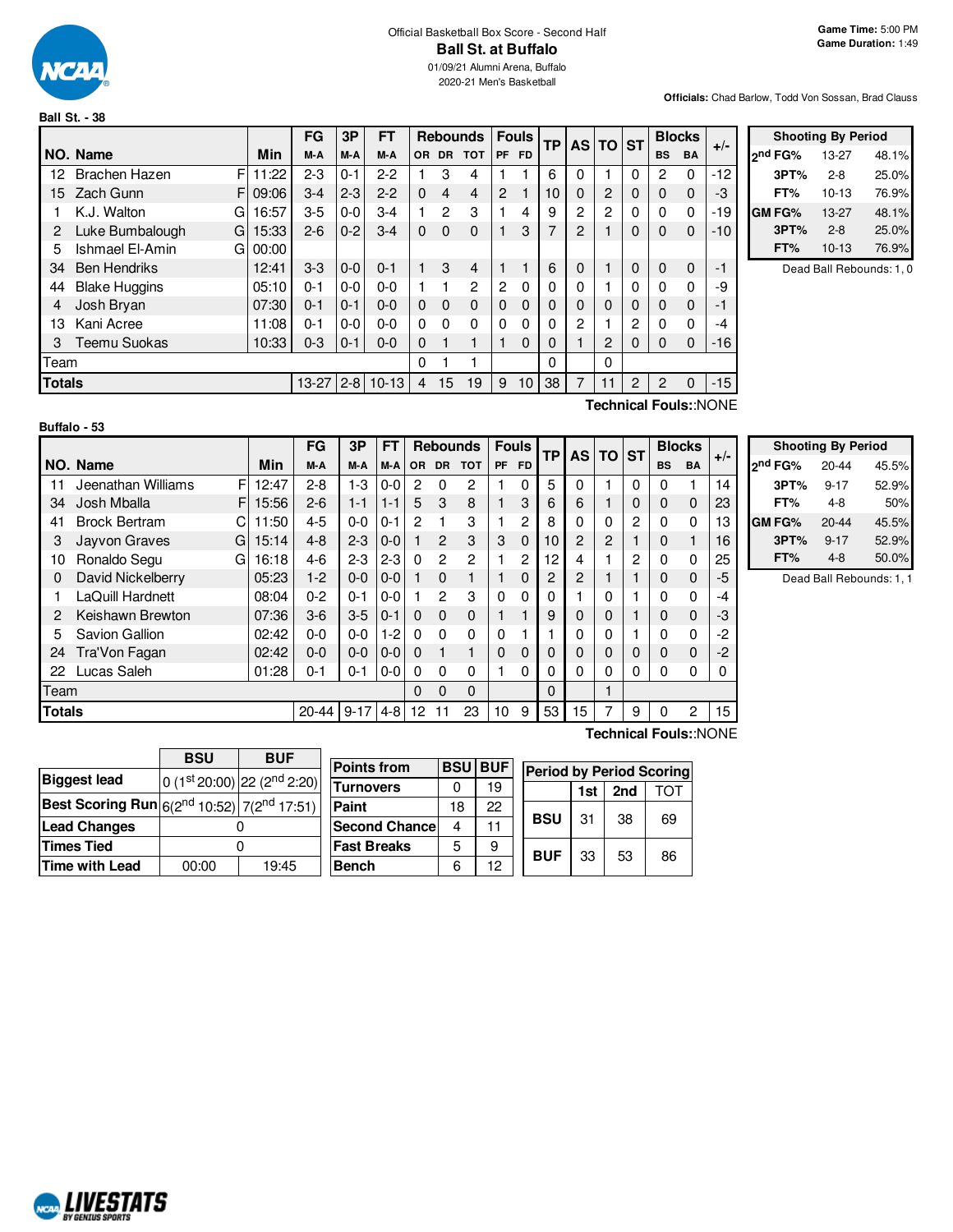

{ Players => 0, 1, 2, 3, 4, 5, 10, 11, 21, 22, 23, 24, 34, 41, 42, 99; } FG Types => All; Results => All;

{ Players => All; } FG Types => All; Results => All;



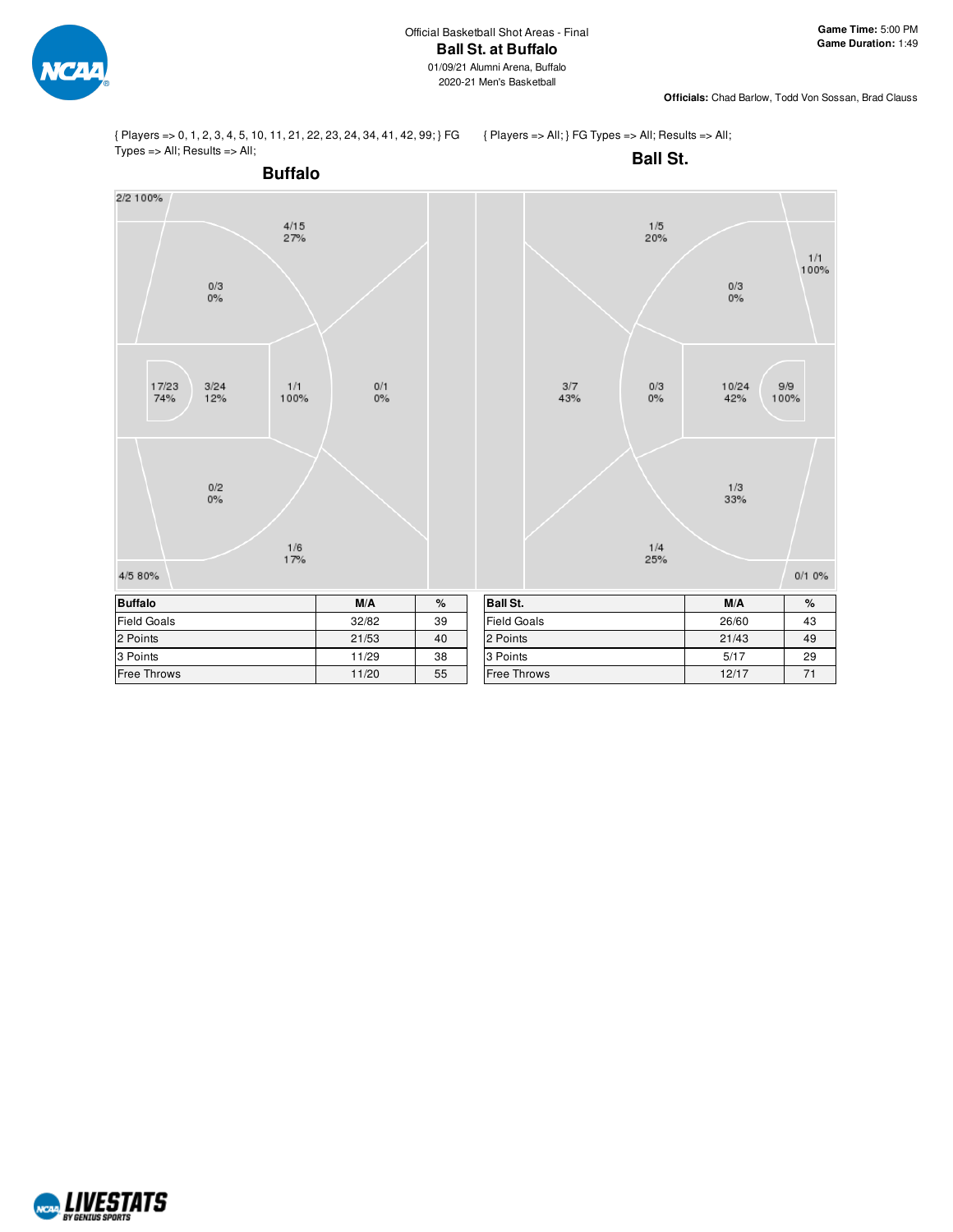

# **Ball St.**

| <b>No</b>      | Name                 |       | <b>Mins</b> |           | <b>Score</b> |       | <b>Points Diff</b> |      | Points per Min |                | <b>Assists</b> |    | <b>Rebounds</b> |                | <b>Steals</b> |    | <b>Turnovers</b> |
|----------------|----------------------|-------|-------------|-----------|--------------|-------|--------------------|------|----------------|----------------|----------------|----|-----------------|----------------|---------------|----|------------------|
|                |                      | On    | Off         | On        | Off          | On    | Off                | On   | Off            | On             | Off            | On | Off             | On             | Off           | On | Off              |
|                | K.J. Walton          | 33:32 | 06:28       | $53 - 74$ | $16 - 12$    | $-21$ | 4                  | .58  | 2.47           | 9              | 3              | 30 | 9               | 6              |               | 17 | 2                |
| $\mathbf{2}$   | Luke Bumbalough      | 29:54 | 10:06       | $59 - 69$ | $10 - 17$    | $-10$ | $-7$               | .97  | 0.99           | 10             | $\overline{2}$ | 31 | 8               | 4              |               | 13 | 6                |
| 3              | <b>Teemu Suokas</b>  | 23:23 | 6:37        | $30 - 46$ | $39 - 40$    | $-16$ | -1                 | .28  | 2.35           | 5              |                | 26 | 13              | $\overline{c}$ |               |    | 8                |
| $\overline{4}$ | Josh Bryan           | 11:22 | 28:38       | $21 - 22$ | $48 - 64$    | $-1$  | $-16$              | .85  | 1.68           | $\overline{4}$ | 8              | 13 | 26              |                |               |    | 14               |
| 5              | Ishmael El-Amin      | 12:22 | 27:38       | $18 - 22$ | $51 - 64$    | $-4$  | $-13$              | .46  | .85            | 3              | 9              |    | 32              |                | 2             |    | 12               |
| 12             | Brachen Hazen        | 22:41 | 17:19       | $45 - 54$ | $24 - 32$    | $-9$  | -8                 | 98.1 | 1.39           |                | 5              | 26 | 13              |                |               |    | 12               |
| 13             | Kani Acree           | 20:32 | 9:28        | $42 - 45$ | $27 - 41$    | -3    | $-14$              | 2.05 | 1.39           | 8              |                | 20 | 19              | 5              |               | 10 | 9                |
| 15             | Zach Gunn            | 19:42 | 20:18       | $30 - 36$ | $39 - 50$    | $-6$  | $-11$              | .52  | 1.92           | 5              |                | 20 | 19              | $\overline{2}$ | 4             | 10 | 9                |
| 34             | <b>Ben Hendriks</b>  | 18:04 | 21:56       | $39 - 43$ | $30 - 43$    | $-4$  | $-13$              | 2.16 | 1.37           |                | 5              | 13 | 26              | 3              | c<br>-3       |    | 10               |
| 44             | <b>Blake Huggins</b> | 08:28 | 31:32       | $8 - 19$  | $61 - 67$    | $-11$ | -6                 | 0.94 | 1.93           | 2              | 10             | 9  | 30              | $\overline{2}$ | 4             |    | 13               |

#### **Buffalo**

| <b>No</b> | Name                 |       | <b>Mins</b> |           | <b>Score</b> |          | <b>Points Diff</b> |           | Points per Min |          | <b>Assists</b> |                | <b>Rebounds</b> |    | <b>Steals</b> |    | <b>Turnovers</b> |
|-----------|----------------------|-------|-------------|-----------|--------------|----------|--------------------|-----------|----------------|----------|----------------|----------------|-----------------|----|---------------|----|------------------|
|           |                      | On    | Off         | On        | Off          | On       | Off                | On        | Off            | On       | Off            | On             | Off             | On | Off           | On | <b>Off</b>       |
| $\Omega$  | David Nickelberry    | 16:11 | 23:49       | $27 - 29$ | $59 - 40$    | $-2$     | 19                 | <b>67</b> | 2.48           | 5        | 14             | 23             | 30              | 5  | ⇁             | 8  |                  |
|           | LaQuill Hardnett     | 15:08 | 24:52       | $23 - 27$ | $63 - 42$    | $-4$     | 21                 | 1.52      | 2.53           | 6        | 13             | 21             | 32              | 6  | 6             | 8  |                  |
| 2         | Keishawn Brewton     | 18:06 | 21:54       | $37 - 38$ | $49 - 31$    | -1       | 18                 | 2.04      | 2.24           | 8        |                | 24             | 29              | 3  | 9             | з  | 12               |
| 3         | Jayvon Graves        | 32:46 | 07:14       | $74 - 55$ | $12 - 14$    | 19       | $-2$               | 2.26      | 1.66           | 16       | 3              | 44             | 9               | 9  | 3             |    |                  |
| 5         | Savion Gallion       | 02:42 | 37:18       | $5 - 7$   | $81 - 62$    | $-2$     | 19                 | 1.85      | 2.17           | $\Omega$ | 19             |                | 51              | 2  | 10            |    | 14               |
| 10        | Ronaldo Segu         | 31:03 | 08:57       | $74 - 51$ | $12 - 18$    | 23       | $-6$               | 2.38      | .34            | 18       |                | 40             | 13              | 9  | 3             | 13 | $\overline{2}$   |
| 11        | Jeenathan Williams   | 29:50 | 10:10       | $58 - 43$ | $28 - 26$    | 15       | $\overline{2}$     | 1.94      | 2.75           | 12       |                | 43             | 10              | 9  | 3             | 14 |                  |
| 22        | Lucas Saleh          | 01:28 | 38:32       | $2 - 2$   | $84 - 67$    | $\Omega$ | 17                 | 1.36      | 2.18           | $\Omega$ | 19             | $\overline{2}$ | 51              |    | 11            |    | 14               |
| 24        | Tra'Von Fagan        | 06:06 | 33:54       | $10 - 11$ | $76 - 58$    | -1       | 18                 | 1.64      | 2.24           |          | 18             |                | 46              | 3  | 9             |    | 13               |
| 34        | Josh Mballa          | 30:53 | 09:07       | $73 - 49$ | $13 - 20$    | 24       | $-7$               | 2.36      | 1.43           | 18       |                | 43             | 10              | 9  | 3             |    | 4                |
| 41        | <b>Brock Bertram</b> | 15:47 | 24:13       | $47 - 33$ | $39 - 36$    | 14       | 3                  | 2.98      | .61            | 11       | 8              | 16             | 37              | 4  | 8             |    | 12               |

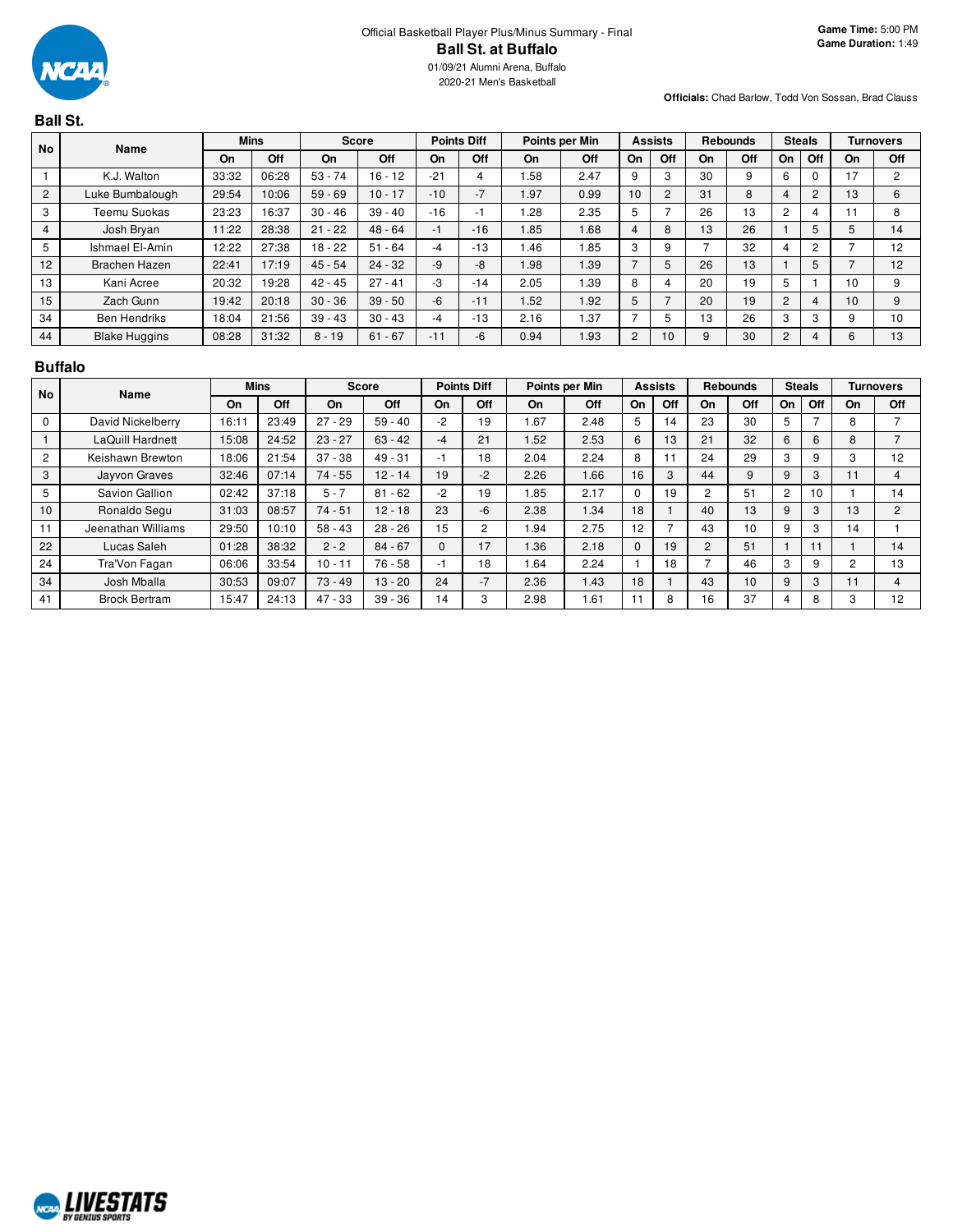

### Players => AllFG Types=>AllResults=>All **Ball St.**



**Blow Up Chart**



| <b>O</b> Made | (N) Missed |
|---------------|------------|
|               |            |

N - Player Number

| <b>Ball St.</b>    | M/A   | %  | <b>Ball St.</b>             | M/A       | $\%$ |
|--------------------|-------|----|-----------------------------|-----------|------|
| <b>Field Goals</b> | 26/60 | 43 | Points in the Paint         | 38(19/33) | 58   |
| 2 Points           | 21/43 | 49 | <b>Fast Break Points</b>    | 11(7/9)   | 78   |
| 3 Points           | 5/17  | 29 | <b>Second Chance Points</b> | 4(3/8)    | 38   |
| <b>Free Throws</b> | 12/17 | 71 | <b>Effective FG%</b>        | 48        |      |